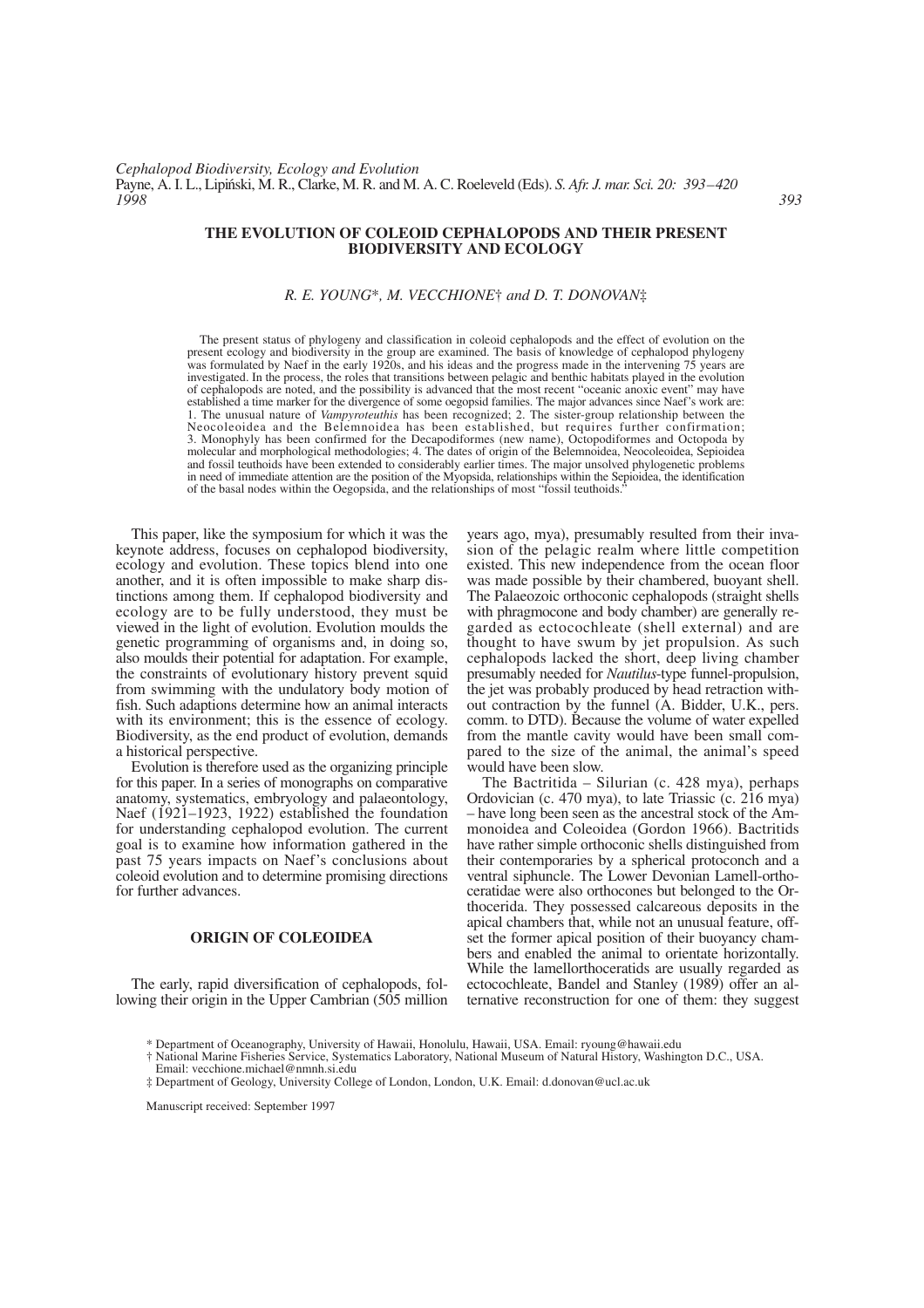

Fig. 1: The basic phylogeny and classification of the Coleoidea

that mantle tissue covered the shell and bore posterior subterminal fins. However, little or no fossil morphological evidence exists for this interpretation.

Other Lower Devonian cephalopods, originally described by Bandel *et al*. (1983), have been reinterpreted from additional material by Bandel and Boletzky (1988). Those authors see *Naefiteuthis* as an animal with a strong dorsal projection of the shell forming the aperture. They call this projection a proostracum and believe a muscular mantle replaced the shell wall laterally and ventrally from it. Their reconstruction is not unlike that suggested for the lamellorthoceratids, the main difference being that the dorsal projection above the aperture of *Naefiteuthis* is longer.

These Lower Devonian animals are plausible, although unproven, early coleoids and could represent a stage in evolution where the shell was only partially internal. They existed at a time when the decline of cephalopod diversity in the later Lower Palaeozoic was correlated with the rise of jawed fish. Fossil records of fish are difficult to interpret before the Devonian, but good fossil records exist from the Devonian onwards. Predatory fish, including the Chondrichthyes and Osteichthyes, probably existed in the Upper Silurian and were well established from the Lower Devonian onwards. In contrast, the diversity of cephalopod genera fell steeply from the Upper Silurian (Kummel 1964, Crick 1990). If the earliest coleoids are Devonian, then the rise of the ammonoids and coleoids at approximately the same time seems more than coincidence. Certainly, the narrow radula, a synapomorphy for coleoids and ammonoids, had evolved by the later Lower Devonian, although Mehl (1984) claimed it was already present in Silurian orthocones. It could be supposed that cephalopod evolution responded to the diversification of fish in the Lower Devonian by giving rise to ammonoids and coleoids.

The interpretation of the current authors of general

phylogenetic relationships within the Coleoidea is presented in Figure 1. The term Neocoleoidea identifies the sister group to the Belemnoidea (see Haas 1997); it includes all extant coleoids. This term replaces "Dibranchiata," which also has been used as a synonym of Coleoidea and, further, denotes a structure that may not be unique to the group. The term "Decapodiformes" is used in place of Decapoda to avoid possible confusion of the latter with the crustacean taxon of the same name. However, because of the long history of referring to these cephalopods by the common name "decapods", the latter is maintained as the common name for the Decapodiformes. In addition, the name "Octopodiformes" is used to designate the vampyromorphoctopoda clade because this is considered to be the most appropriate of a variety of names that have been proposed (e.g. Octobrachia, Fioroni 1981; Octo-podiformes, Berthold and Engeser 1987; Vampyromorphoidea, Engeser and Bandel 1988; Vampyropoda, Boletzky 1992).

As indicated by the apparent synapomorphies (shared "advanced" characteristics) of an internal shell, a muscular mantle, 10 arms and an ink sac, coleoids represent a natural group (i.e. they are monophyletic). *Hematites* and *Paleoconus*, belemnoids from the Lower Carboniferous, c. 326 mya (Flower and Gordon 1959) have an internal shell and, therefore, were the first definite coleoids to appear in the fossil record, (Fig. 2). Both have a calcareous "guard" enveloping the apical part of the phragmocone, indicating that the ballast had shifted from a position within an external shell to one on an internal shell. From the outside, a mantle enveloped the shell and presumably secreted the "external" guard. A mantle with muscle of modern type (i.e. parallel arrays of inner and outer longitudinal muscles along with circular and radial muscles) first appeared in the fossil record in the belemnoid *Phragmoteuthis,* Lower Jurassic, c. 185 mya (DTD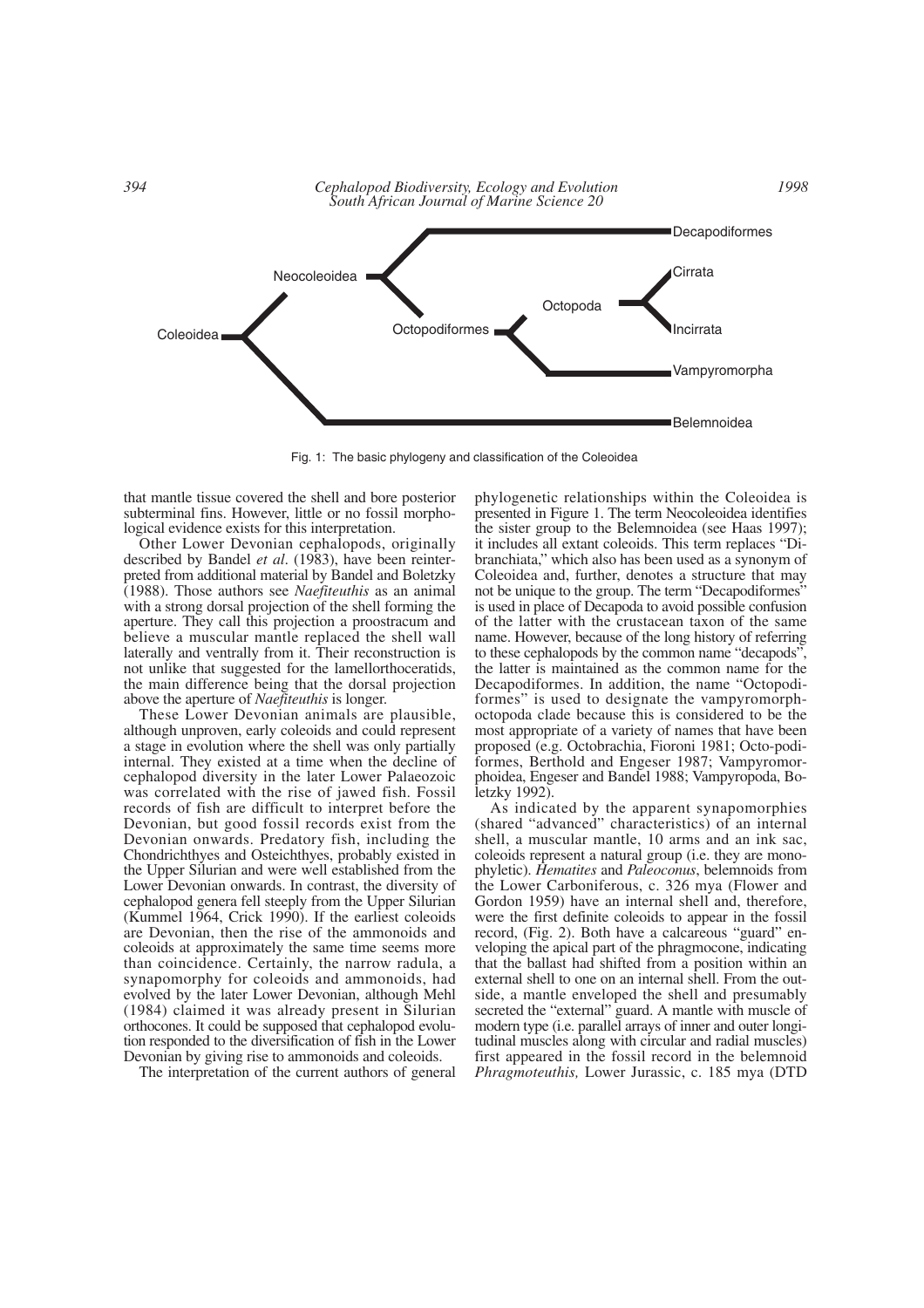

Fig. 2: Palaeochronology of the coleoid fossil record. The upper portion shows structures and the lower portion shows taxa. Solid bars indicate the time range over which a character or a taxon is known

pers. obs.). Ten similar arms first appeared in the fossil record in *Jeletzkya*, an apparent belemnoid from the Upper Carboniferous, c. 308 mya (Johnson and Richardson 1968). *Jeletzkya* also had paired hooks on the arms. Unfortunately, the anatomy of *Jeletzkya*, apart from the arm crown, is virtually unknown; therefore, the status of the shell as internal remains unproven. An ink sac first appeared in the fossil record in *"Loligosepia,"* a neocoleoid from the late Triassic, c. 215 mya (Reitner 1978).

One might expect the presence of fins to be another synapomorphy for the Coleoidea. Surprisingly, there are no clear records of fins in the Belemnoidea, although they are frequently included in reconstructions (e.g. Abel 1916, Naef 1922). True fins are first known in *Mastigophora* ("fossil teuthoid") from the Middle Jurassic, c. 162 mya (Donovan 1983). Another fin showing detailed structure is known from *Trachyteuthis* ("fossil teuthoid") from the Upper Jurassic, c. 145–150 mya (Donovan 1995).

Because the extinct Belemnoidea possessed hooks on the arms, Naef (1921–1923) thought they belonged to the Decapodiformes. He assumed that the hooks

were derived from the horny sucker rings found only in decapods. Decapod suckers and belemnoid hooks, however, differ in important ways: sucker rings, unlike belemnoid hooks, are not known to fossilize (Engeser and Clarke 1988); belemnoid hooks, unlike decapod hooks, do not appear to be ontogenetically derived from sucker rings (Engeser and Clarke 1988), although this would probably be difficult to detect; and belemnoid hooks, unlike suckers that alternate and form oblique pairs in extant decapods, are arranged on the arms as opposite one another, forming transverse pairs (Haas 1989). This arrangement of "transverse pairs" also occurs with cirri in octopodiforms. Therefore, belemnoid hooks could be homologous with cirri (Engeser and Bandel 1988) or their early precursors (Haas 1989). In support of this, cirri (= trabeculae) are well preserved in some neocoleoid fossils (see below), but they are unknown in belemnoid fossils.

The problem is further complicated by the finding of apparent suckers and hooks on the same specimen of the belemnoid *Belemnoteuthis antiquus* (Donovan and Crane 1992). These "suckers," however, are more likely the muscular bases from which the hooks arose.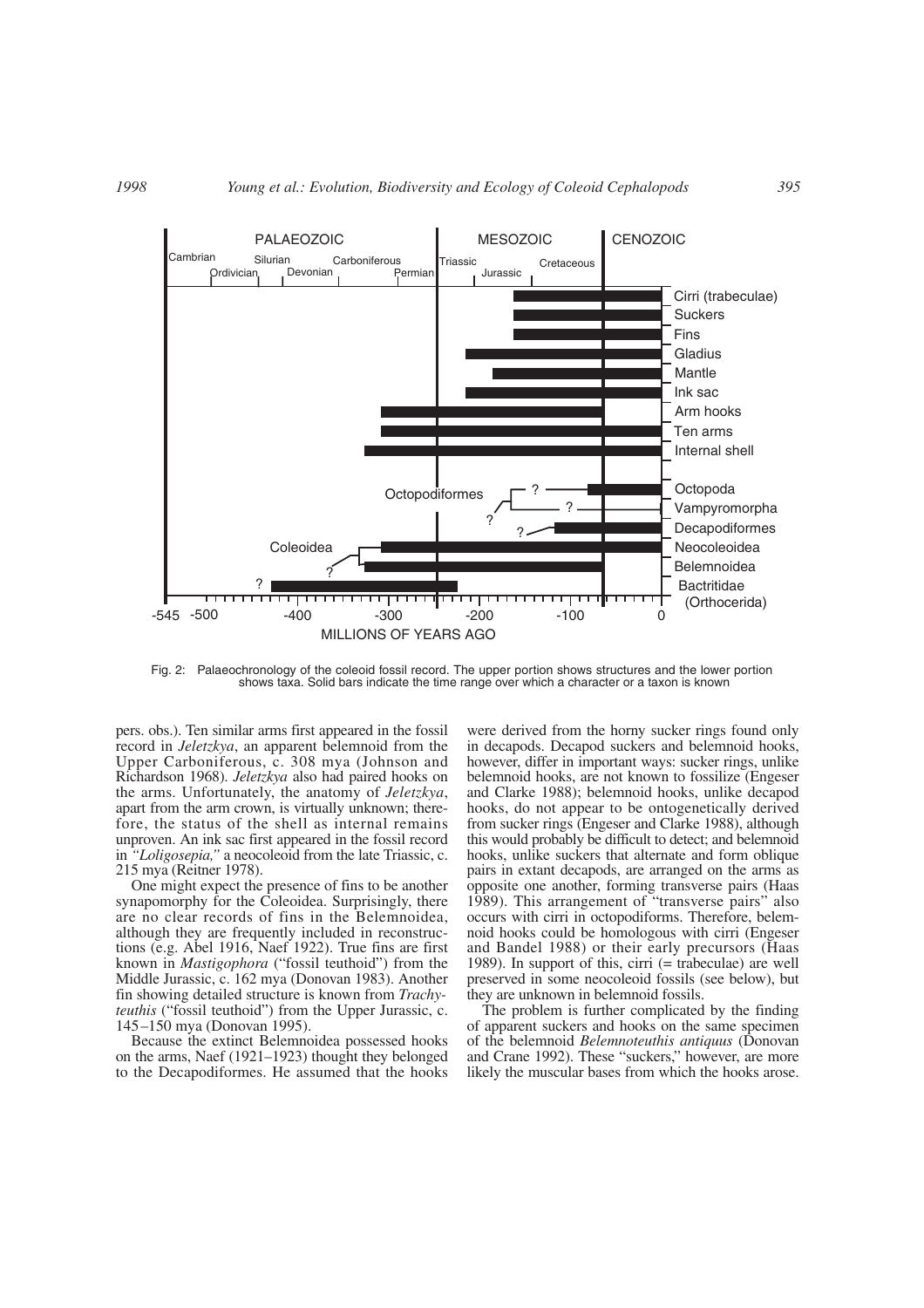*396 Cephalopod Biodiversity, Ecology and Evolution South African Journal of Marine Science 20*



Fig. 3: Left, cladistic analysis of the Coleoidea shows the number of unambiguous characters that support the various taxa (after Young and Vecchione 1996). Note that only representative families were used in their study. Right, classification followed in the present paper

This interpretation strengthens the similarity between fossil hooks and the hooks found today in some squid. The oldest definite suckers are from the "fossil teuthoids" (see below) *Mastigophora,* Jurassic, c. 162 mya (Vecchione *et al*. 1998) and *Plesioteuthis*, about the same age (Bandel and Leich 1986); the first records of trabeculae (= cirri) are from this same specimen of *Plesioteuthis*. If belemnoid hooks and the suckers of neocoleoids are not homologous, then suckers become a character that unites all neocoleoids (Engeser and Bandel 1988). The data of Doguzhaeva *et al.* (1996) on a presumed neocoleoid from the Upper Carboniferous (c. 305 mya) indicate the early divergence of the two lineages. The appearance of cirri, suckers, fins and mantles only in the early Jurassic may be an artifact, because these anatomical features are most commonly preserved in the rare deposits known as "Lagerstätten", which are virtually unknown in the Permian and Triassic.

The separation of the two major coleoid lineages is supported by the structure of their respective shells. The Sepiidae and the Spirulidae are the only Recent neocoleoids that possess a phragmocone. The wall structure of the phragmocone in these families is very different from that of the Belemnoidea. The belemnoids have the same three basic layers in the shell as the ectocochleates (i.e. inner prismatic, nacreous, outer prismatic), whereas sepiids and *Spirula* (as well as the many fossil relatives of *Sepia* and *Spirula* – see below) lack the nacreous layer (Doguzhaeva 1996). The oldest sepioid fossils known are *Adygeya* and *Naefia*, Cretaceous, c. 117 mya (Doguzhaeva 1996).

The oldest neocoleoid known is "*Bactrites" postremus*, which apparently represents a new group from the Upper Carboniferous and also has a shell wall without a nacreous layer (Doguzhaeva *et al*. 1996). A fossil of a soft-bodied cephalopod from the Carboniferous, c. 308 mya (Allison 1987), appears to have 10 similar arms and structures that may be fins, but the shell/gladius is unknown. This fossil could prove to be an early octopodiform, but more information is needed.

The division of the Neocoleoidea into the Octopodiformes and the Decapodiformes is supported by data on extant forms. In many neocoleoids the only remnant of the shell is the gladius. A stiff gladius, when present, helps maintain a constant mantle length during jet swimming and forms an important attachment site (actually the shell sac) for head and funnel retractor muscles. The first gladius to appear in the fossil record is from "*Loligosepia*" from the Upper Triassic, c. 215 mya (Reitner 1978). In some cases gladii were calcified (e.g. *Trachyteuthis* – Donovan 1977) and the animals are considered benthic, whereas in others, gladii were chitinous and the animals are considered pelagic (e.g. *Loligosepia*, Donovan and Toll 1988). The large variety of cephalopods known from fossil gladii were placed by Naef (1922) in the Teuthoidea. These are referred to as "fossil teuthoids" in this paper. In 1922 the shell of *Vampyroteuthis*, which later proved to be a gladius, was not fully described. Because similar gladii have been independently derived (see below) in the Octopodiformes and the Decapodiformes, the relationships of most of these fossils to the Vampyromorpha or the

*1998*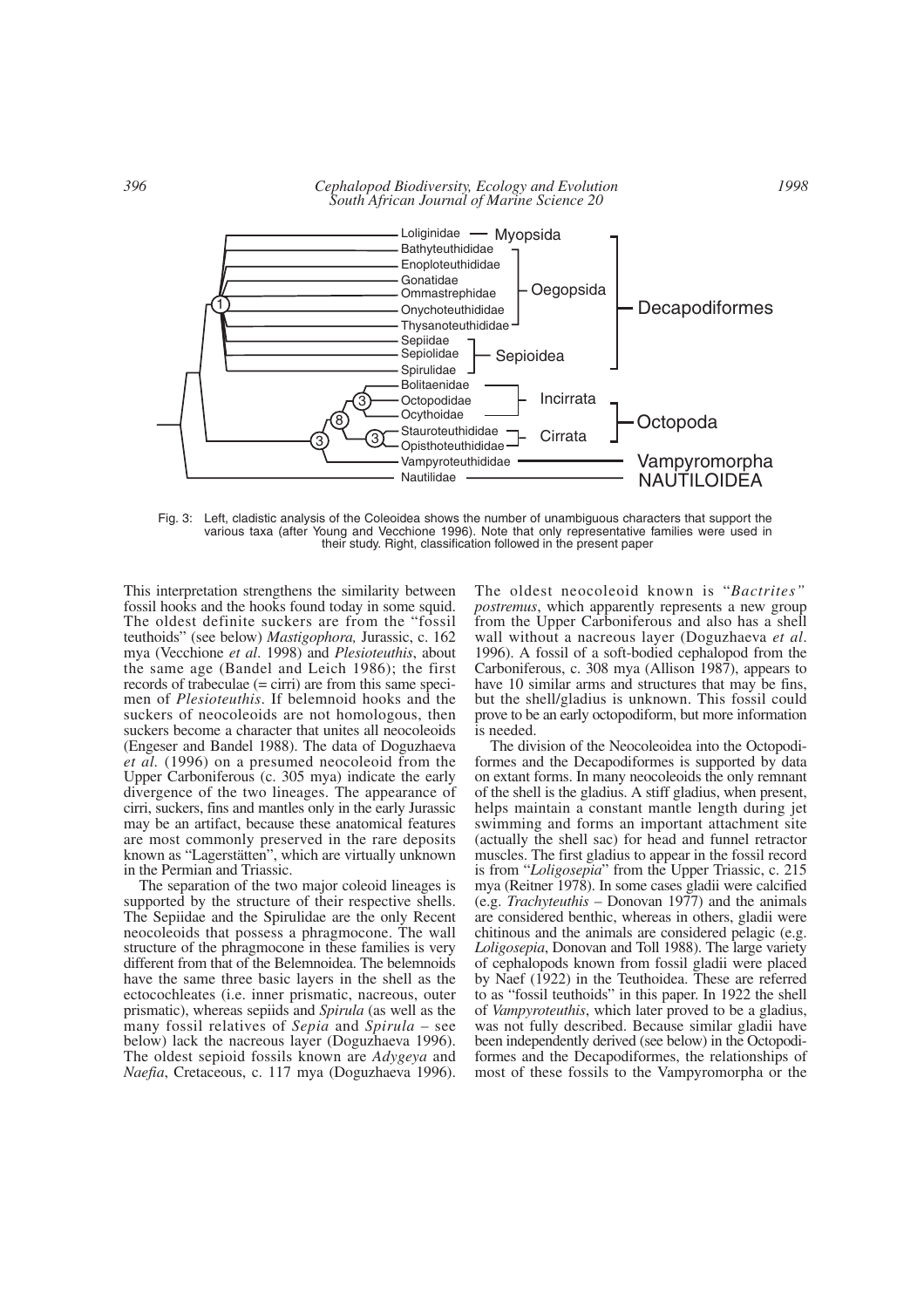Decapodiformes are uncertain. The one feature that can place these fossils into the proper group is the presence or absence of tentacles. Soft parts are rarely preserved and, if they are, the absence of tentacles may simply be a preservation artifact; as a result, their presence can only be assumed. The current authors know of only one case where strong evidence exists for the presence of tentacles: species of *Mastigophora* appear to have tentacles (Vecchione *et al*. 1998). Members of this family, therefore, can be placed in the Decapodiformes. Relationships of all other families based on gladii must remain uncertain at present.

While knowledge of the phylogenetic relationships of various "fossil teuthoids" will greatly advance understanding of coleoid evolution, most were deposited in shallow-water, shelf sediments. If oceanic coleoids played critical roles in evolution, their roles will probably not be demonstrated by the fossil record. Comparative anatomy, embryology and molecular genetics of extant forms must therefore provide the basis for understanding the evolution of modern coleoids.

#### **OCTOPODIFORMES**

A variety of different classifications has been used within the Coleoidea (e.g. Berthold and Engeser 1987, Clarke and Trueman 1988, Engeser 1990, Khromov 1990, Doyle *et al*. 1994, J. Z. Young 1995, Haas 1997). For this paper, an older classification is used (Fig. 3) that differs only slightly from that used by Naef and appears in a variety of recent works (e. g. Roper *et al*. 1984, Mangold 1989). In this classification, the Decapodiformes consists of the Sepioidea, the Myopsida and the Oegopsida (the latter two taxa are often combined into the Teuthoidea); the Octopoda consists of the Cirrata and Incirrata. Once a stable phylogeny based on cladistic analyses using morphological, molecular and fossil data is achieved, a new classification may be needed.

The basic arrangement of modern coleoids into two major groups, the Decapodiformes and the Octopodiformes, and the position of the Vampyromorpha and Octopoda as sister groups are supported by morphological (Young and Vecchione 1996) and molecular (Carlini and Graves in press) cladistic analyses, and are given equivocal support by another molecular study (Bonnaud *et al.* 1997). In addition, morphological and molecular cladistic analyses support the monophyly of the Octopoda (Young and Vecchione 1996, Carlini and Graves in press). Figure 3 shows the degree of morphological support for the major groups based on the families examined by Young and Vecchione (1996).

The Octopoda had eight unambiguous character

changes that supported its monophyly. The Decapodiformes had just a single apomorphy: modification of the fourth pair of arms into tentacles. The many characters that support the Octopoda probably resulted from major morphological changes that occurred as evolving octopods moved from a pelagic to a benthic existence (see below). Prior to Young and Vecchione (1996) and the molecular studies, a sister-group relationship between the Vampyromorpha and the Octopoda had been controversial. *Vampyroteuthis* was originally placed as a family in the finned octopods (Cirrata), then was later elevated to its own order, although the phylogenetic position of the order was uncertain (Pickford 1939). Two features of *Vampyroteuthis* were pivotal in the elevation: a broad gladius that reached the full mantle length and retractile filaments that seemed to be the modified second pair of arms, thereby giving the animal 10 pairs of arms. The description of a vampire "embryo" (Young and Vecchione in prep.) supports the interpretation of vampire relationships. While the small vampire was a hatchling captured between depths of 1 050 and 1 300 m, morphologically it was still an embryo, as indicated by the incomplete development of the eyes and eyelids and the large internal yolk supply. Characters of particular interest were that the mantle was not fused to the head in the nuchal region, and that the filaments were relatively large. The octopod-like fusion of the head and mantle found in older *Vampyroteuthis*, therefore, is derived independently from the octopods, as indicated by Pickford (1949) and Young and Vecchione (in prep.), and the size and the position of the filaments supports their interpretation as the second pair of arms.

Evolution of the octopodiform lineage may have resulted from early pelagic members adopting an orientation with laterally directed arms, which pre-adapted them to settle oral-end down on the ocean floor. In such a scenario *Vampyroteuthis* approaches an intermediate form. Alternatively, a benthic horizontal animal could gradually shorten its body axis and the buccal crown could rotate ventrally. In that scenario, an intermediate form may be more like that of the sepiolids (Fig. 4).

The close relative, *Vampyroteuthis*, provides clues to which process occurred. Judging from arm morphology, the relaxed vampire probably has its arms spread laterally, as do most octopods. When disturbed, it can curl its web aborally (i.e. posteriorly), making it difficult for a small predator to grasp a portion of the animal, again as in most octopods. This is especially effective because the buccal crown, which could easily be bitten by a predator, is absent in *Vampyroteuthis* and octopods. These interesting similarities do not make a convincing argument. Neither does the superficial morphological similarity between *Vampyroteuthis* and the cirrates,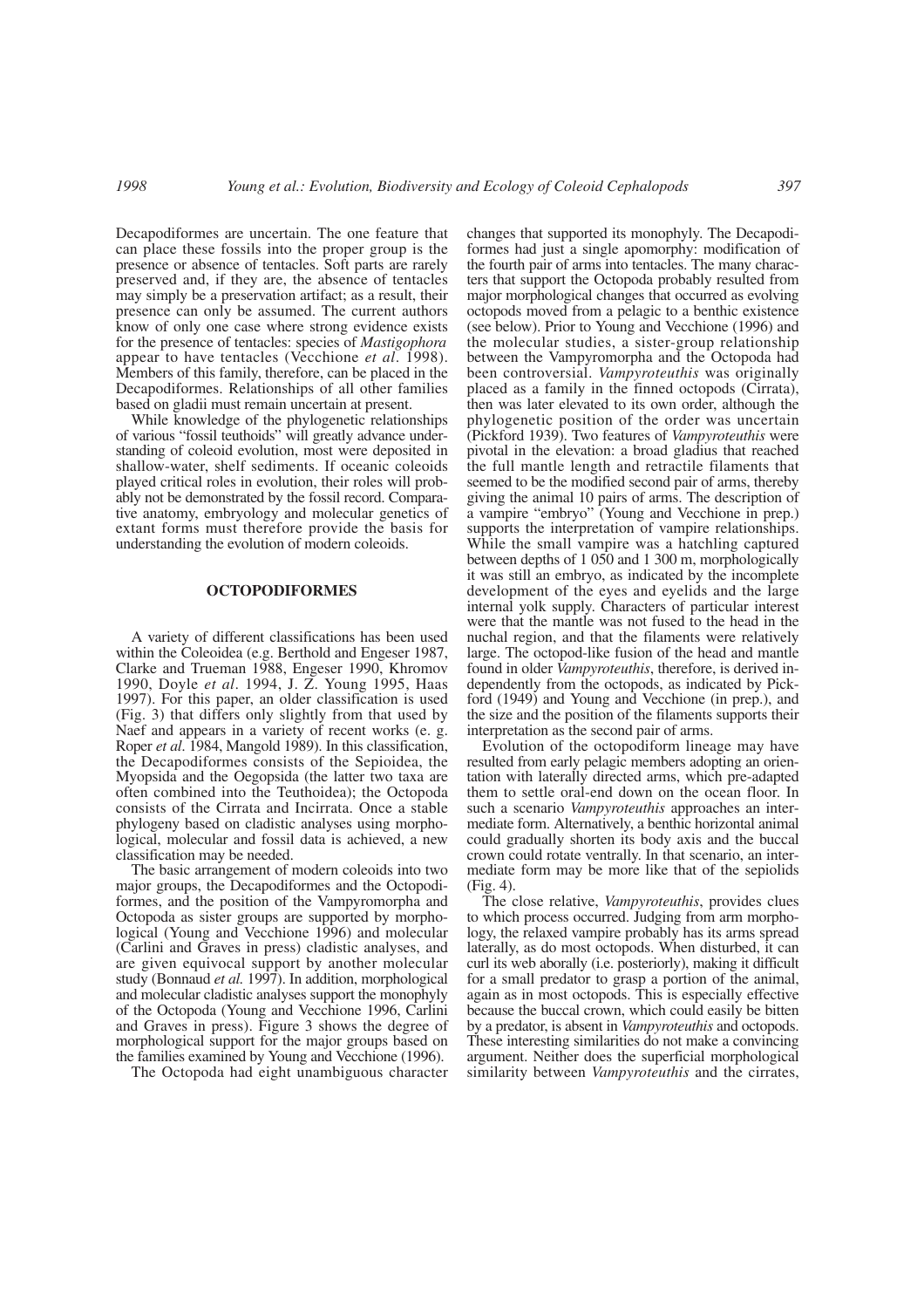

Fig. 4: Hypothetical scheme showing two alternative routes in the evolution of a benthic octopod from a pelagic ancestor. Heavy arrows indicate route favoured by the authors

often considered the most primitive octopods. The cirrates, of course, are the sister group to the incirrates; technically, both groups have a simultaneous origin. Whereas the cirrates have retained a number of primitive features (e.g. fins, cirri), they have lost others (e.g. ink sac, radula in most cases); therefore, they may be highly modified from the common ancestor.

The most telling clue for identifying the process leading to the origin of the Octopoda comes from the structure of the *Vampyroteuthis* brain. One of its peculiar features is the incipient development of an inferior frontal lobe system. This bathypelagic animal apparently has evolved a relatively advanced system for processing complex chemotactile information from the arms, one that surpasses that of shallow-living and benthic decapods. *Vampyroteuthis* apparently uses its arms in an unusual manner. Perhaps *Vampyroteuthis*, like its immediate ancestor (a "preoctopod"), associates with pelagic cnidarians or tunicates and uses its arms and suckers to adhere to and/or explore the surfaces of these gelatinous animals. In such a situation, an oralend approach would be advantageous; as there would be no consistent orientation relative to gravity, only the oral end would be in contact with the jellyfish/tunicate. Some pelagic incirrate octopods today (e.g. *Argonauta*, *Ocythoe*) sometimes are associated with gelatinous animals, evidently preadapted to do so by benthic ancestry. Perhaps the "pre-octopod" also was preadapted, to a lesser extent, to move onto the ocean floor by the development of exploratory behaviour of large objects (presumably gelatinous animals) with the arms and suckers. Maybe such an association between *Vampyroteuthis* and gelatinous animals will be found; indeed, cnidarians are known to be in the diet of *Vampyroteuthis* (Nixon and Dilly 1977). If correct, this scenario implies that a major evolutionary innovation occurred in the species-poor pelagic environment that made possible a unique type of invasion of the benthos.

This unusual oral-end-down mode of associating with the ocean floor presumably is the stimulus for the pronounced morphological changes associated with the octopod lineage and the evolution of a crawling habit with the use of the arms. Perhaps the habitat of the early octopods was similar to the quasi-benthic one of some cirrates (e.g. "*Grimpoteuthis*") today (see Vecchione and Young 1997, and Fig. 5). The flexibility required by this benthic/quasi-benthic early octopod is incompatible with a rigid gladius; the gladius was reduced to fin supports, as seen today in cirrates. The modified Arms II were lost. The suckers became pro-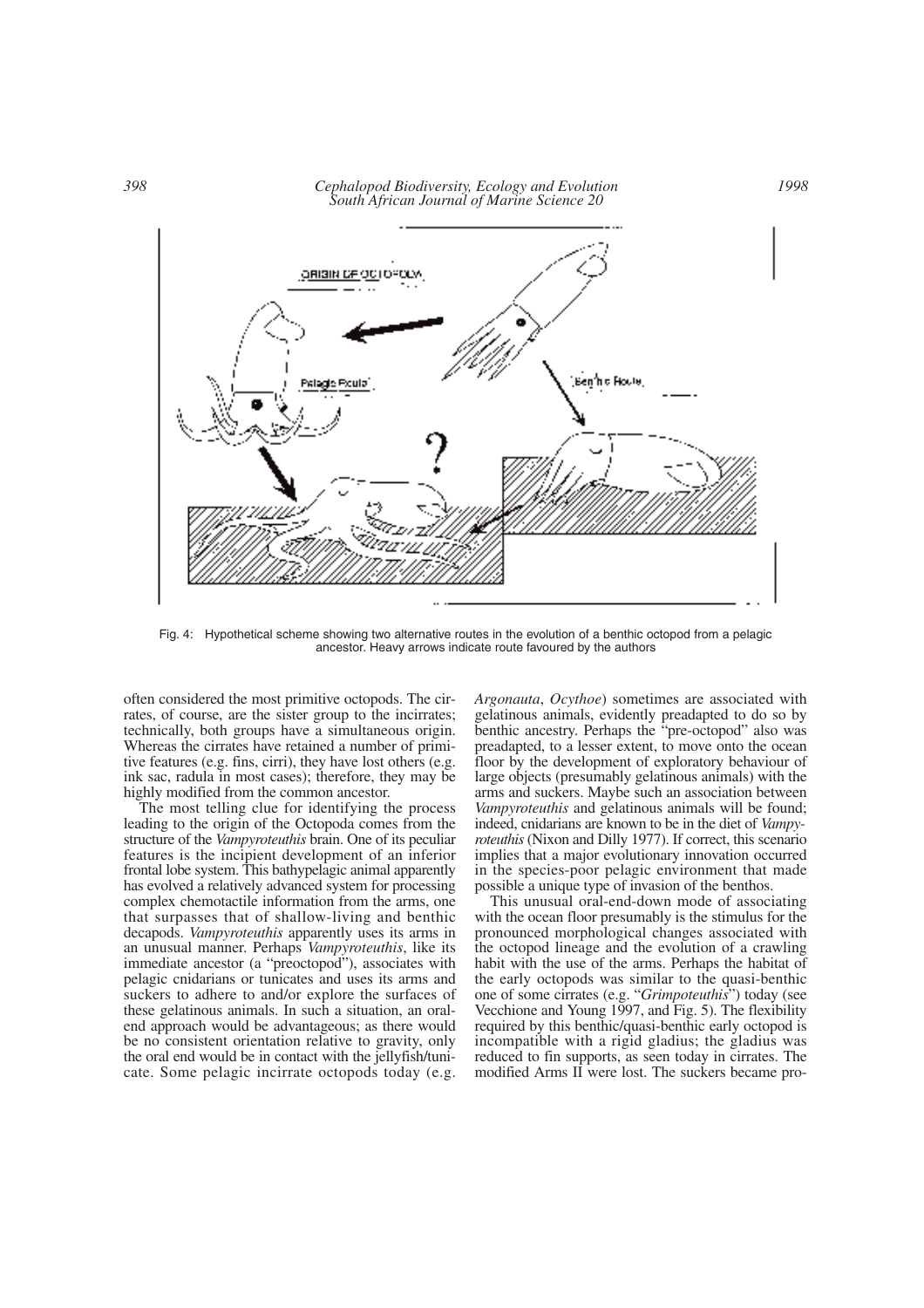

Fig. 5: A cirrate octopod (*Grimpoteuthis* ?) shown swimming (left) using the large fins and sitting (right) on the substratum

gressively more important in detecting and capturing prey and in dealing with the complex substratum, as indicated by the development of the inferior-frontal system of the brain. These ancestral octopods did not evolve corneas to protect their delicate eye lenses but apparently did develop complex inner eyelids similar to those found today in *Opisthoteuthis* (if it is assumed that these represent an early stage in cornea development rather than cornea reduction). The divergence of the early octopods into the two present octopod lineages may reflect the adoption of different habitats: a benthic, cryptic, probably shallow-water habitat by the incirrates and a quasi-benthic, open, deep-water habitat by the cirrates.

# **CIRRATA**

The cirrates are typified by the extreme compaction of their viscera and the reduction of their mantle cavities. Jet propulsion utilizing the mantle seems to have been virtually lost in this group; locomotion relies on swimming with fins (Fig. 5) and medusoid contractions of the arms and web (Vecchione and Young 1997, Villanueva *et al*. 1997). Medusoid swimming also is used by some incirrates as an accessory mode to mantle-based jet propulsion and crawling. The foreshortening of the body is more extensive in cirrates than in incirrates, and it culminates in the nearly flat opisthoteuthids. Some cirrates (e.g. *Stauroteuthis, Cirroteuthis*) are now entirely pelagic, although often living near the bottom, but retain adaptations presumably to their earlier quasibenthic habitat (compaction of the viscera, loss of jet propulsion, presence of a fully formed, inferior frontal lobe system, single oviduct, fusion of the head and mantle, and reduction of the shell).

## **INCIRRATA**

Present incirrates have lost their fins, and only three families (Octopodidae, Alloposidae, Tremoctopodidae) retain remnants of the gladius (stylets), which at one time supported fins. A break in the mantle musculature still marks the former fin-support location in most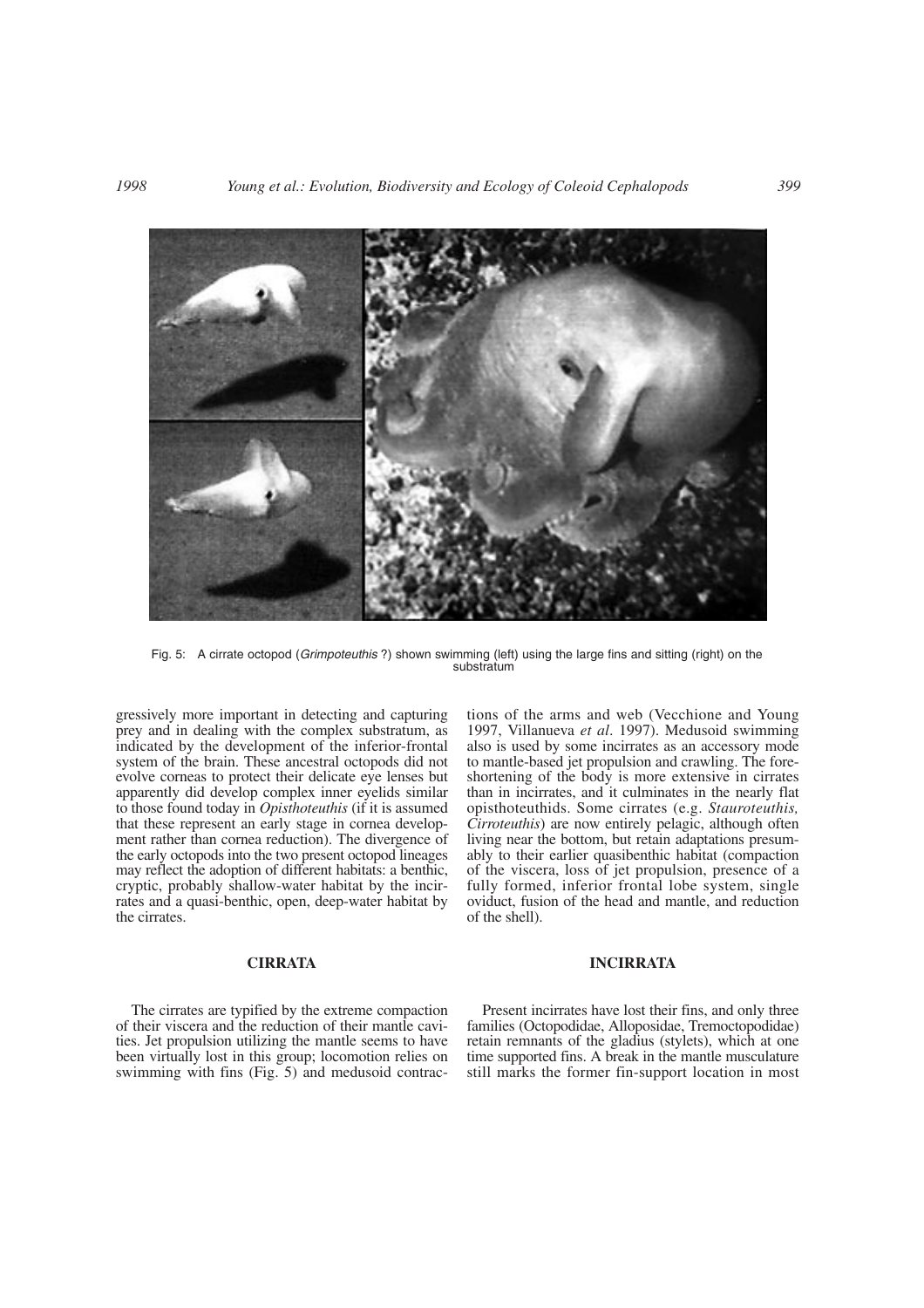*400 Cephalopod Biodiversity, Ecology and Evolution South African Journal of Marine Science 20*



Fig. 6: Oral view of a bolitaenid octopod (*Japetella*) showing the large, lobate, ring-shaped photophore that surrounds the mouth. In life, this organ is bright yellow

families. Although *Palaeoctopus newboldi* from the Late Cretaceous (80 mya) of Lebanon has fins, it has the shape of an incirrate. Because fins probably were present in early incirrates as well as cirrates, the present authors agree with Engeser's (1988) placement of this octopod in the Incirrata. If this placement is correct, the divergence of the two octopod clades occurred prior to the Late Cretaceous. The earliest supposed fossil record of an octopus is *Proteroctopus ribeti* (Fischer and Riou 1982a) from the Middle Jurassic (160 mya) of France. Engeser (1988) questioned the octopod affinity of that fossil, and its cephalopod affinity must also be questioned given the non-cephalopod appearance of the arms (i.e. the presence of regular chevronshaped marks; the smooth, regular curve to the arms; the uniform thickness throughout most of the arm length rather than gradually decreasing thickness; and the convergence of the arms at a nearly pointed, common apex). The oldest certain fossil incirrates are *Argonauta* shells found in the Oligocene of Japan, c. 25 mya (Noda *et al.* 1986).

The loss of fins and the further reduction of the gladius are easy to understand in the early incirrates. Probably such animals swam infrequently, moved between confined spaces on hard substratum (e.g. reefs) and resided in small holes or buried in the sand. Naef (1921–1923) suggested that the development of corneas to protect the delicate eye lenses was an adaptation for burying in the sand or other sediment.

The reproductive system in the incirrates, as in the cirrates, underwent considerable change. The third arms were modified for the transfer of spermatophores. Judging from the absence of nidamental or accessory nidamental glands in *Vampyroteuthis* and extant octopods, one must presume that these organs were absent in the pelagic ancestors to octopods. Such early octopods would be ill-prepared for benthic spawning without the protective egg coatings provided by such organs. A new behaviour evolved: brooding (care of the embryos until hatching). Females developed eggs with chorions drawn out at one end to provide a stalk for attachment to the substratum. While little is known about the spawning habits of *Vampyroteuthis,* there is no evidence to suggest that either this animal or the cirrates brood their young, and brooding is rare in the decapods (see, however, Okutani *et al*. 1995, Seibel *et al*. 1997a).

Incirrates have also reinvaded the pelagic realm.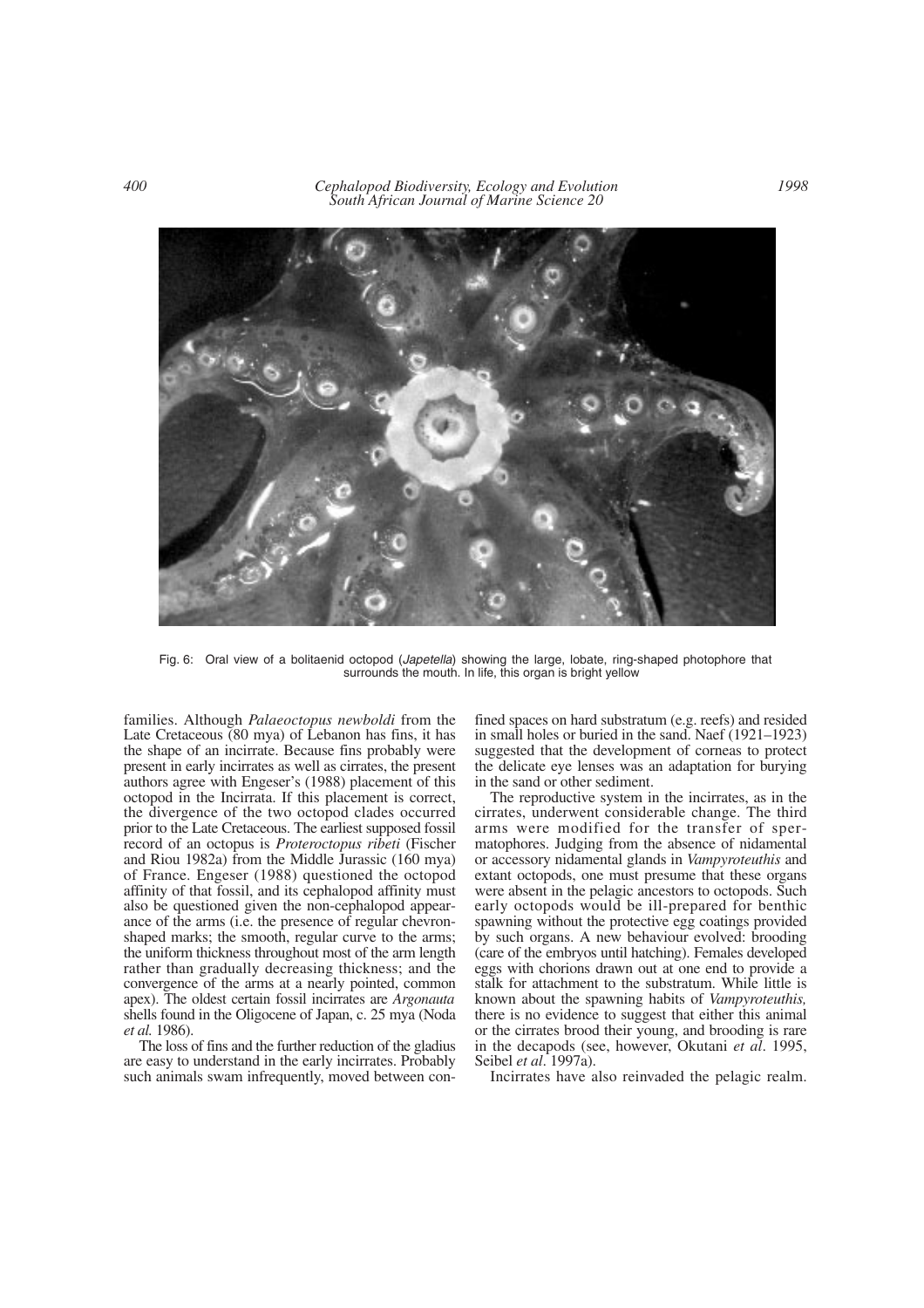

Fig. 7: Amphitretidae (*Amphitretus pelagicus*) viewed in a small ship-board aquarium – (a) Side view as octopod crawls up side of tank – note vertical orientation of the digestive-gland complex as indicated by the strong vertical reflection; (b) Dorsal view as octopod crawls up back of tank – note the diverging optical axes of the eyes

Indeed, seven of the eight incirrate families are pelagic (only the Octopodidae is benthic). However, because pelagic species carry the morphological modifications of their former habitat (i.e. the presence of corneas, absence of shell, fins and cirri, fully formed inferior frontal lobe system, probably stalked chorions and brooding), the benthic lifestyle was clearly the ancestral mode. Little is known about how, or how often, reinvasion of the pelagic realm occurred. Many benthic incirrates today, however, are known to produce pelagic paralarvae that often reach a large size in the plankton. Seemingly, a small change would allow a pelagic par-<br>alarva to become permanently pelagic, alarva to become permanently pelagic, although the habit of brooding would be an obstacle for transition to pelagic life. The mode of reproduction is unknown in the Amphitretidae, but probably all pelagic incirrate octopods retained the brooding habit in some form (*Ocythoe* and possibly *Vitreledonella* brood their young in the oviducts, the bolitaenids *Tremoctopus* and *Haliphron* within the arm crown, and *Argonauta* first within the oviducts, then in the external "shell").

The present pelagic families of the Incirrata evolved from a benthic ancestor, but there is only poor understanding of their evolutionary relationships. One of the most distinctive of the pelagic families is the Bolitaenidae (3 genera) that occupy meso- and bathypelagic water. Molecular data from the COI (cytochrome c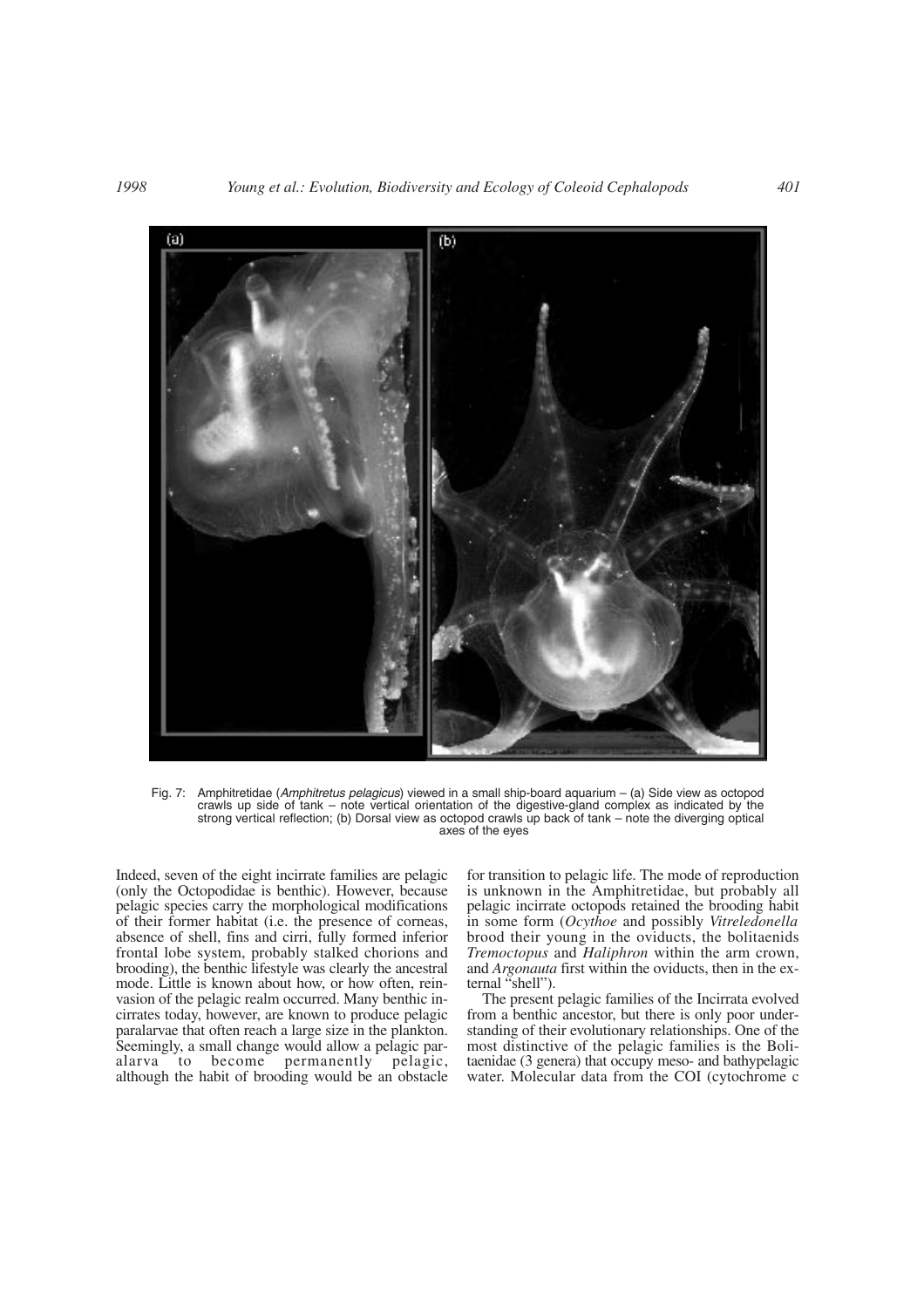*402 Cephalopod Biodiversity, Ecology and Evolution South African Journal of Marine Science 20*



Fig. 8: Vitreledonellidae (*Vitreledonella richardi*) videotaped from submersibles – (a) and (b) Two pictures taken in sequence as the submersible approached the octopods off Hawaii – note that each picture shows two octopods, one engulfed within the web of the other (courtesy C. Young (Harbor Branch Oceanographic Institute, U.S.A., and the University of Hawaii HURL program); (c) Single individual photographed in the Atlantic while moving downwards - note the vertically orientated digestive-gland complex (spindle-shaped, bright reflection; courtesy R. Larsen, Fish and Wildlife Service, U.S.A., and R. Harbison, Woods Hole Oceanographic Institution, U.S.A.)

oxidase I) gene consistently placed bolitaenids with the finned octopods, but without meaningful bootstrap support (Carlini and Graves in press). Perhaps this placement is indicative of an early derivation of bolitaenids from the incirrate lineage rather than from the Cirrata. Members of this family are the only incirrates known to be bioluminescent. Females develop a circular luminescent organ around the mouth at maturity (Fig. 6); presumably the luminescence from this organ is used to attract a male in dark bathypelagic depths (Robison and Young 1981, Herring *et al.* 1987).

The families Vitreledonellidae and Amphitretidae may be closely related (Voight 1997). One of the primary characters supporting this relationship is the supposed position of the stomach and caecum "anterior" to the digestive gland. Normally, in octopods, the stomach and caecum lie posterior to the digestive gland. In living representatives of these two pelagic families, however, the position of those organs maintains a normal positional relationship to one another, with the stomach and caecum tightly adherent to the long and tapering digestive gland. The whole complex, however, has become more slender and elongate and rotated to a transverse position relative to the body axis (e.g. Figs 7, 8, Young *et al*. 1996). When the octopods are orientated horizontally, the digestive gland complex will be orientated vertically and this will, presumably, aid in concealing these opaque structures in these mostly transparent octopods. The slender, vertically orientated complex will cast a reduced shadow at depths where some downwelling daylight exists, and the reflective tissue that covers these structures will reduce their visibility from other angles. During preservation, however, the complex falls forward to place the stomach and caecum in an anterior position, thereby reversing the normal, octopod orientation. As the vertical arrangement is highly adaptive for life in the upper mesopelagic zone, which these octopods, at least occasionally, occupy, the similarity may be convergent.

Each family is represented by a single species and little is known about the biology or ecology of either. *Vitreledonella* has been observed twice from submersibles. A single individual was seen in Bahamian waters obliquely orientated at a depth of 880 m with the digestive gland complex vertically orientated. Two individuals of *Vitreledonella*, one engulfed within the web of the other and presumably mating, were observed at a depth of 909 m off Hawaii (Fig. 8). *Amphitretus* has never been observed from submersibles, but it has been observed in shipboard aquaria. This octopod has two peculiar morphological features that are not well understood: the base of the funnel is fused to the mantle, and the eyes are tubular. Both features are unique in the Octopoda. The eyes are directed dorsolaterally with their optical axes diverging 70°, which contrasts with the tubular eyes found in fish and squid, that have parallel orientation.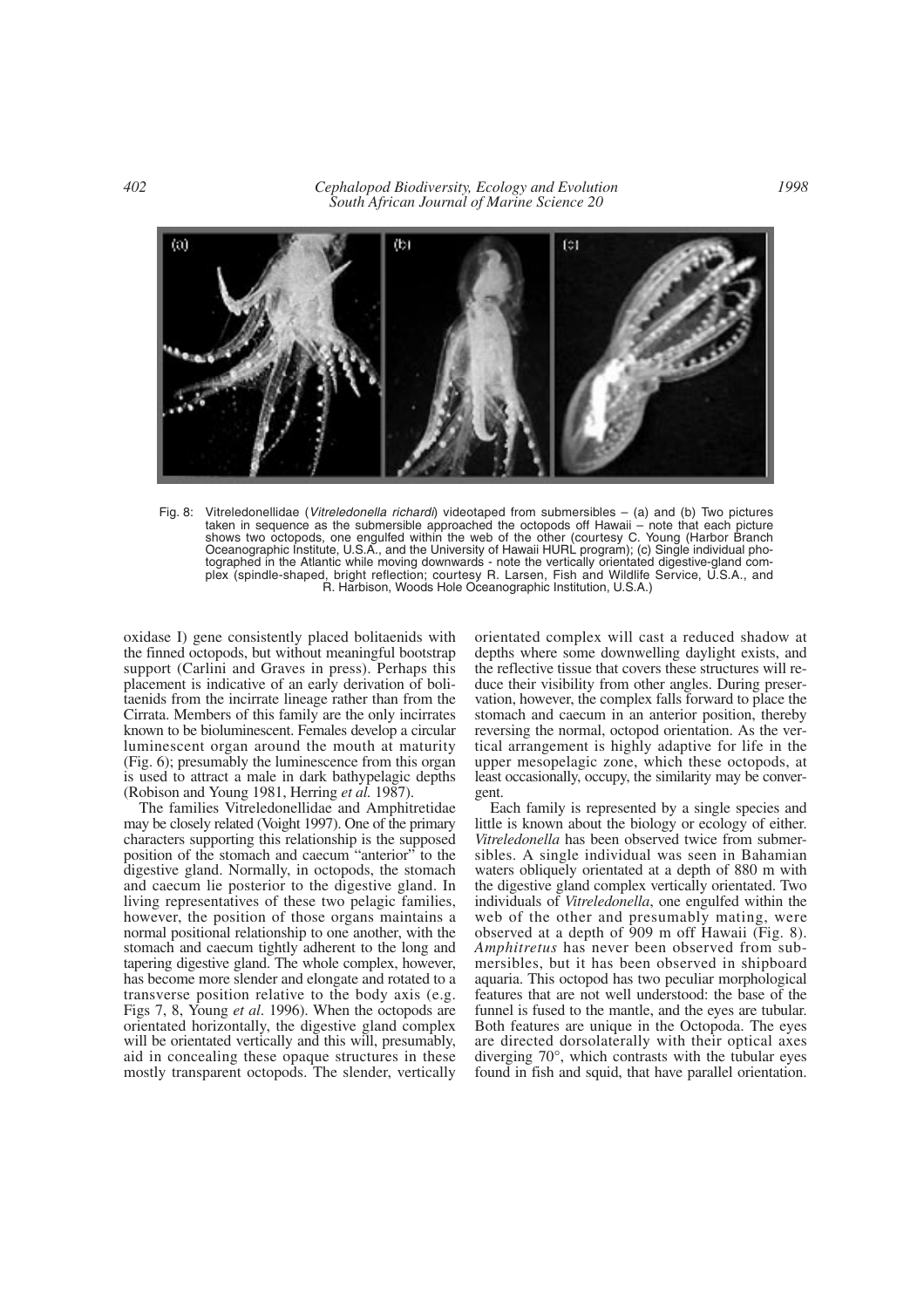

Fig. 9: Enlargement of the eye from the photograph in Figure 7, with the outline of a circular lens (white circle) and the corresponding position of a retina (white semicircle) for an eye that obeys Mathiesson's ratio. Note that the semicircle appears well distal to the probable position of the retina

In addition, judging from photographs of a living *Amphitretus*, the eyes seem too elongate to match Mathiesson's Ratio (i.e. lens centre to retina distance is  $2.55 \times$  the lens radius), which is demanded of fish and squid, with spherical lenses (Land 1981, Fig. 9). Normally, fish and squid with tubular upward-looking eyes are found living in the upper mesopelagic realm during the day, where faint downwelling light can silhouette animals lacking photophores for concealment. Tubular eyes usually correspond to the core of a large eye; that is, they are large eyes trimmed to a compact shape that has the added advantage of being more easily camouflaged than a hemispherical eye. How the

peculiar eyes of *Amphitretus* fit into this scenario is not clear at present.

Four of the remaining incirrate families form a clade, the Argonautoidea, based on the presence of a hectocotylus that is detachable and that develops in a sac. Naef (1921–1923) suggested relationships among these families based on the structure of the hectocotylus. One of the many challenges in moving from the benthic to the pelagic environment is the need to modify the method of mating. In benthic octopodids, mating often takes place with the participants physically separated except for the male hectocotylus, which extends into the mantle cavity of the female; such an arrangement would be difficult to accomplish in the pelagic realm. The mating problem has been solved in the pelagic argonautoids by the presence of a detachable hectocotylized arm that is left with the female at mating.

Apparently, the first family to diverge within the Argonautoidea was the Alloposidae (Naef 1921–1923), known today from a single species that reaches 2 m in length (Nesis 1987). This octopod, whose ecology is poorly understood, usually is found in association with island or continental slopes but, apparently, is pelagic and on occasion found far from land. A brooding female drifting near the ocean floor has been observed from a submersible (R. E. Young 1995), and sometimes this octopod is caught in large numbers by bottom trawls (MV, pers. obs., Burgess 1972). Males reach a large size but not nearly as large as females. The remaining three families of argonautoids (of which *Tremoctopus* apparently diverged first) are noted for the presence of dwarf males. *Ocythoe tuberculata,* the only species in the Ocythoidae, has a bitemperate distribution (Roper and Sweeney 1975) and is caught in surface waters, at least at night (Seki 1997). *Tremoctopus*, the only genus (two species) in the Tremoctopodidae, attains a length of about 2 m (Nesis 1987) and sometimes is seen at the surface during the day in subtropical waters (N. A. Voss, University of Miami, pers. comm., REY, pers. obs.). The more common species, *T. violaceus*, has an extensive web between the slender dorsal arms; portions of this dorsal complex apparently can be autotomized to confuse predators (Portmann 1952).

The most speciose family in the Argonautoidea is the Argonautidae, with at least four recognized species (Nesis 1987). The female "paper nautilus" secretes a calcareous "shell" with the dorsal arms. This structure, which bears no relationship to the true cephalopod shell, acts as a brood chamber and probably a buoyancy device (Young 1960). It also apparently provides some protection from small predators, because argonauts retrieved from the stomachs of lancetfish have all the arms fully retracted inside the "shell" and only the arm bases and beaks are exposed to the predators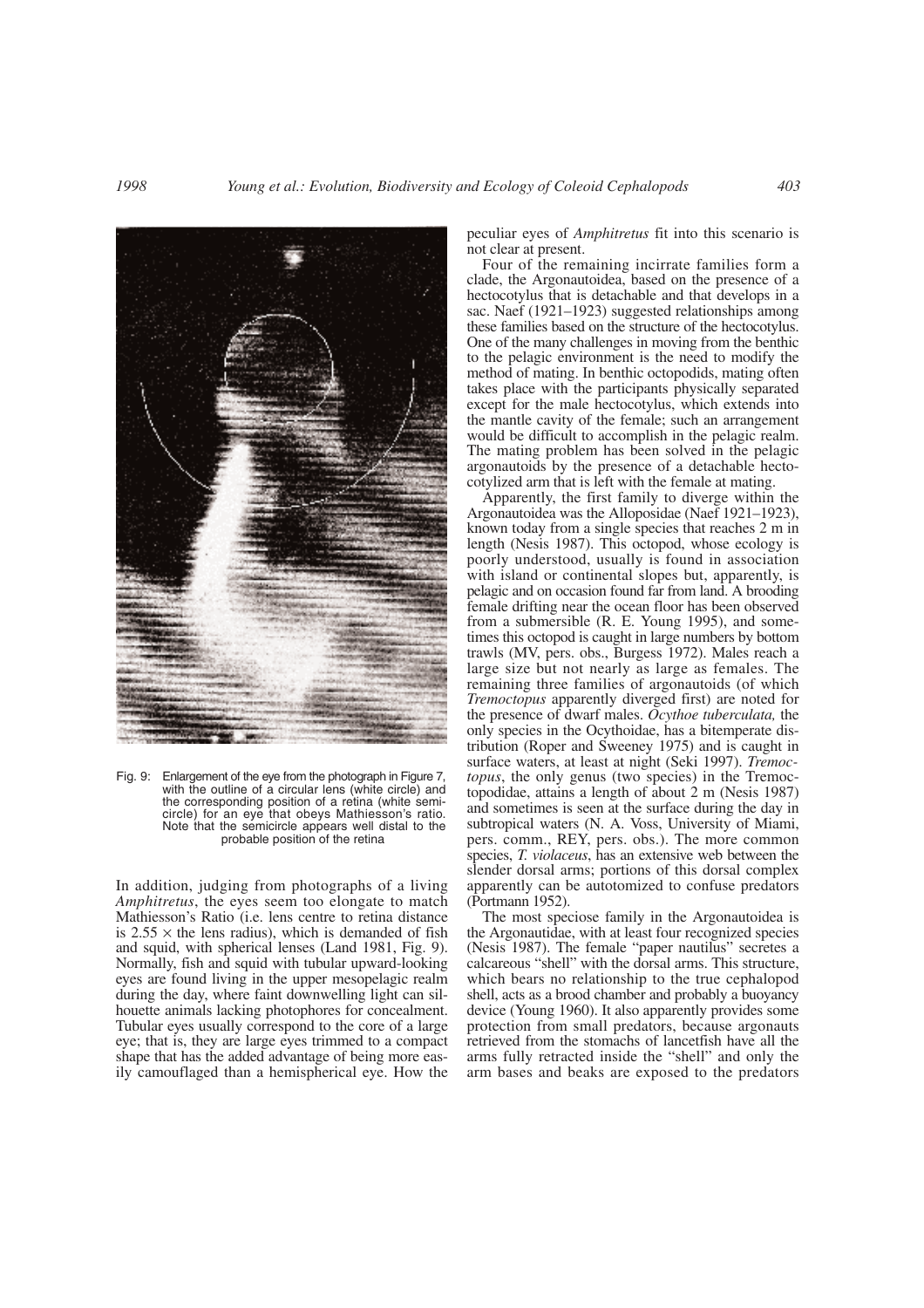(REY, pers. obs.). This defensive behaviour is commonly seen in shallow-water octopodids under attack in rock holes. The earliest known argonaut "shells" from the fossil record (i.e. 25 mya) are more heavily calcified than in *Argonauta,* which suggests an evolutionary trend in this group towards reduction of calcification, apparently exchanging protective features for lightness.

Today *Argonauta* is the sole survivor of several Tertiary genera. Naef (1921–1923) provided a possible explanation for the evolution of this unusual "shell" and its close resemblance to some Cretaceous ammonoids. He suggested that ancestral argonauts occupied empty ammonoid shells during the late Cretaceous. After the ammonoids had become extinct at the end of the Cretaceous (c. 65 mya), the octopods evolved glandular structures on the arms to extend (repair) the occupied shells of the ammonoids. Eventually, the ammonoid shells were completely replaced by secreted "shells" and the secreted "shells" retained the shape of the original moulds. Unfortunately, this innovative suggestion is not supported by the fossil record. A gap of roughly 40 million years exists between ammonoid extinction and the first records of fossil argonauts. However, perhaps Naef's suggestion is essentially correct except that the mould was not an ammonoid shell but that of some other animal, and the resemblance to the ammonoid shell is coincidental. The origin of the argonaut "shell" presents another dilemma. If *Argonauta* is the most recently derived member of the Argonautoidea, as Naef believed, and if a host shell served as a mould, then the host shell must have been floating, because *Argonauta* would already be pelagic. One alternative is that the evolutionary sequence for the Argonautoidea could be reversed, with *Argonauta* the most "primitive" member and the one involved in the benthic to pelagic transition with the "shell" plesiomorphic to this clade. The evolution of the argonaut "shell" remains a challenging problem.

The Octopodidae, the only benthic family among the Incirrata, contains more than 90% of incirrate species. Success of the octopodids can be attributed partially to their remarkable abilities for concealment, which Hanlon and Messenger (1996) call "neurally controlled polymorphism." This term emphasizes that concealment not only involves colour change, although this alone far surpasses the capabilities of all non-cephalopod animals, but it also includes rapid changes in skin texture and body form. In addition to concealment, success of octopodids is aided by their ability to crawl and move through small openings, owing, in part, to the near absence of an internal skeleton and the unusual capabilities of their very long, highly mobile, sucker-laden arms. Many years ago, the late J. Z. Young pointed out the difficult computational problem for a central nervous system that must control structures with a large variety of potential movements. The vertebrate central nervous system can calculate the position of a foot by knowing the movement at a few joints. The octopod arm has an almost infinite number of joints. To solve this problem, octopods transfer control from the brain to ganglia located within the arms. Indeed, the nervous system of the arms contains more than twice as many neurons as the brain (Young 1963). An arm that has been cut from an octopus moves in a very coordinated fashion, its suckers alternately attaching and releasing. Some octopodids can autotomize one or more arms, which continue to move independently, as a defence against predators (Norman 1992). In argonautoids, the detached hectocotylized arm moves freely within the mantle cavity of the female. The unusual arms, combined with their armament of highly versatile suckers (Packard 1988), provided the octopods with new capabilities, such as the ability to locate and capture unseen prey. These abilities helped the octopodids become the most speciose family of the Neocoleoidea.

Many octopodids are found today in deep-sea and polar regions. Voss (1988) listed 11 genera with 48 species in these habitats, and more species have been described since (e.g. Voss and Pearcy 1990). With few exceptions, character states important in the systematics of deep-sea and polar benthic octopods involve degeneration or loss of structures (Voight 1993). While typical of deep-sea faunas (Marshall 1979), such losses highlight a major problem in deciphering evolutionary relationships. If character states are to be informative in cladistic analysis, homology must be distinguished from homoplasy. In octopodids, for example, the presence of an ink sac and a radula is the ancestral state, and their absence in some deep-sea and polar species is common. Multiple invasions of these habitats could easily generate multiple losses of such structures. In fact, the shared loss or reduction of these structures in cirrates and deep benthic incirrates is certainly a result of convergence. Typically, one looks for evidence of convergence by carefully examining the structure and development of the characters in question; however, the morphology of lost characters cannot be compared. Young and Vecchione (1996) found it prudent to avoid such characters in cladistic analyses. Unfortunately, the number of informative morphological synapomorphies remaining for deep-sea and polar octopodids is far too few to make sense of relationships. Many more deep-sea and polar species await discovery and these will compound the problem of unraveling evolutionary relationships. These remote habitats offer a major challenge to cephalopod phylogeneticists. Clearly, both molecular studies and delineation of new morphological or developmental characters will be necessary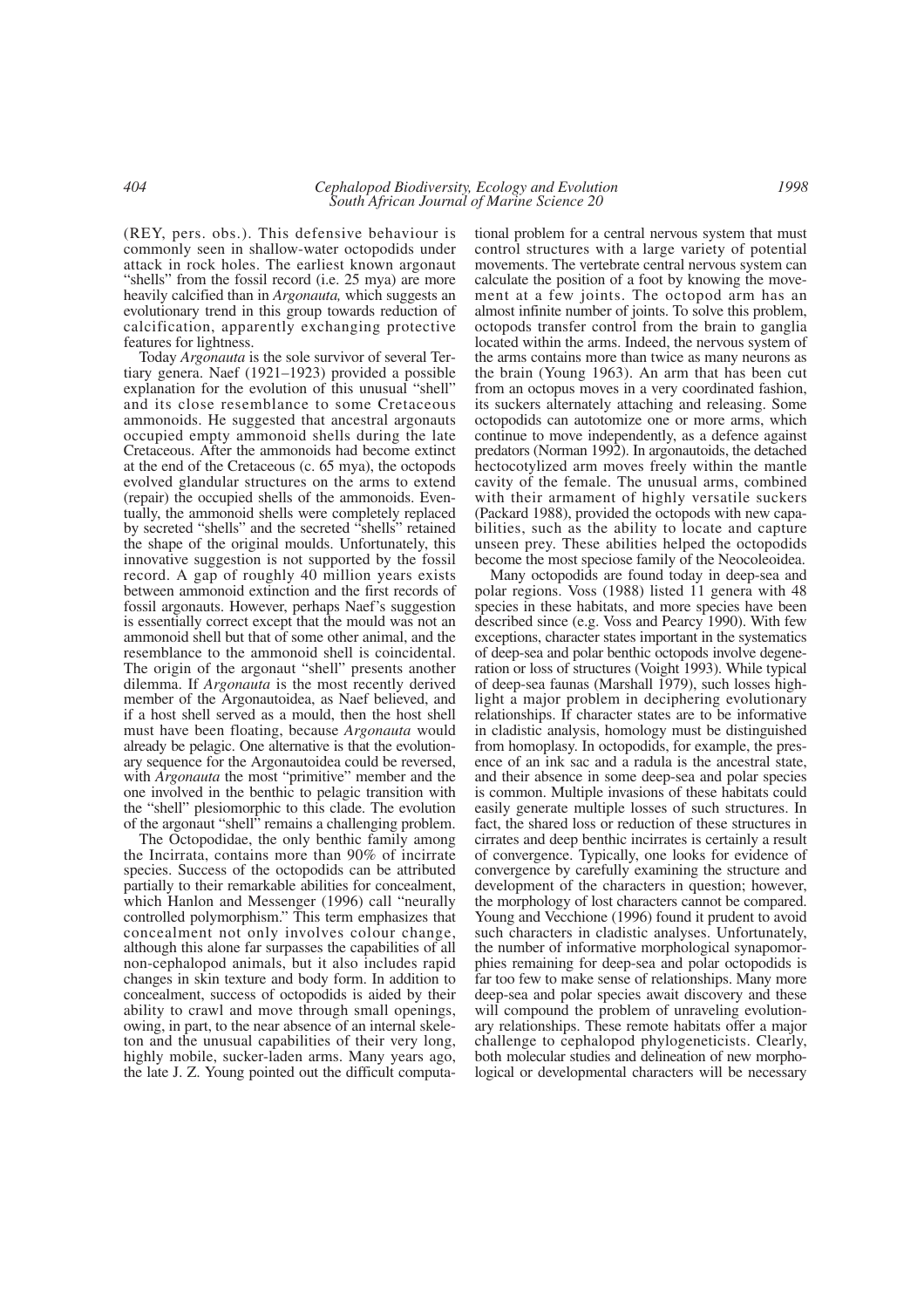

Fig. 10: Sepioid shells. The upper figures show two whole views and one partial longitudinal section of the fossil *Spirulirostra* shell. The lower figures show longitudinal sections of the shells or portions thereof of fossil *Spirulirostrina* (*sensu* Naef) and *Belosepia* and modern *Sepia* (modified from Naef 1922

before it will be possible to understand the evolution of incirrates in deep and polar seas.

#### **DECAPODIFORMES: SPIRULIDAE**

Considerable fossil evidence exists in the Decapodiformes and facilitates interpretation of their evolution. Such evidence exists for the spirulids. *Spirula spirula*, the only living member of the Spirulidae, is a mesopelagic, vertically migrating animal and one of the most peculiar of all Recent cephalopods. It has a number of primitive features, the most dramatic being the retention of a phragmocone. The shell shape exhibits an unusual ventral coiling, which has had a strong effect on the structure and organization of the viscera. A number of fossils have similarities to *Spirula* and these seem to form a natural group (Doyle *et al*. 1994). Among them are fossils in which the phragmocone is strongly curved ventrally; the best known are members

of the Spirulirostridae (Fig. 10).

This curvature provides evidence concerning the evolution of the *Spirula* shell. As early as 1845, d'Orbigny (in de Ferussac and d'Orbigny 1835–1848) noted the similarity between *Spirula* and the fossil *Spirulirostra*. The Spirulirostridae are known from the Early Oligocene (c. 32 mya) to the Miocene (c. 14 mya), and other similar families are also known, including the Belemnoseidae from the Eocene (c. 46 mya) to the Lower Oligocene and the Belopteridae from the Palaeocene (c. 60 mya) to the Lower Oligocene (Engeser 1990). *Spirula* is known from the Pliocene (c. 3.5 mya, Engeser 1990). Older sepioid fossils with orthoconic phragmocones are known (Groenlandibelidae, Jeletzky 1966, Doguzhaeva 1996) from the Middle (119 mya) to Late Cretaceous (70 mya). *Spirulirostra* had a calcareous guardlike sheath (terminology of Jeletzky 1966, equals "outer plate" of Doguzhaeva, 1996, and other authors) of complex and asymmetrical shape that covered much of the phragmocone. This sheath is unique to the Sepioidea (Jeletzky 1966,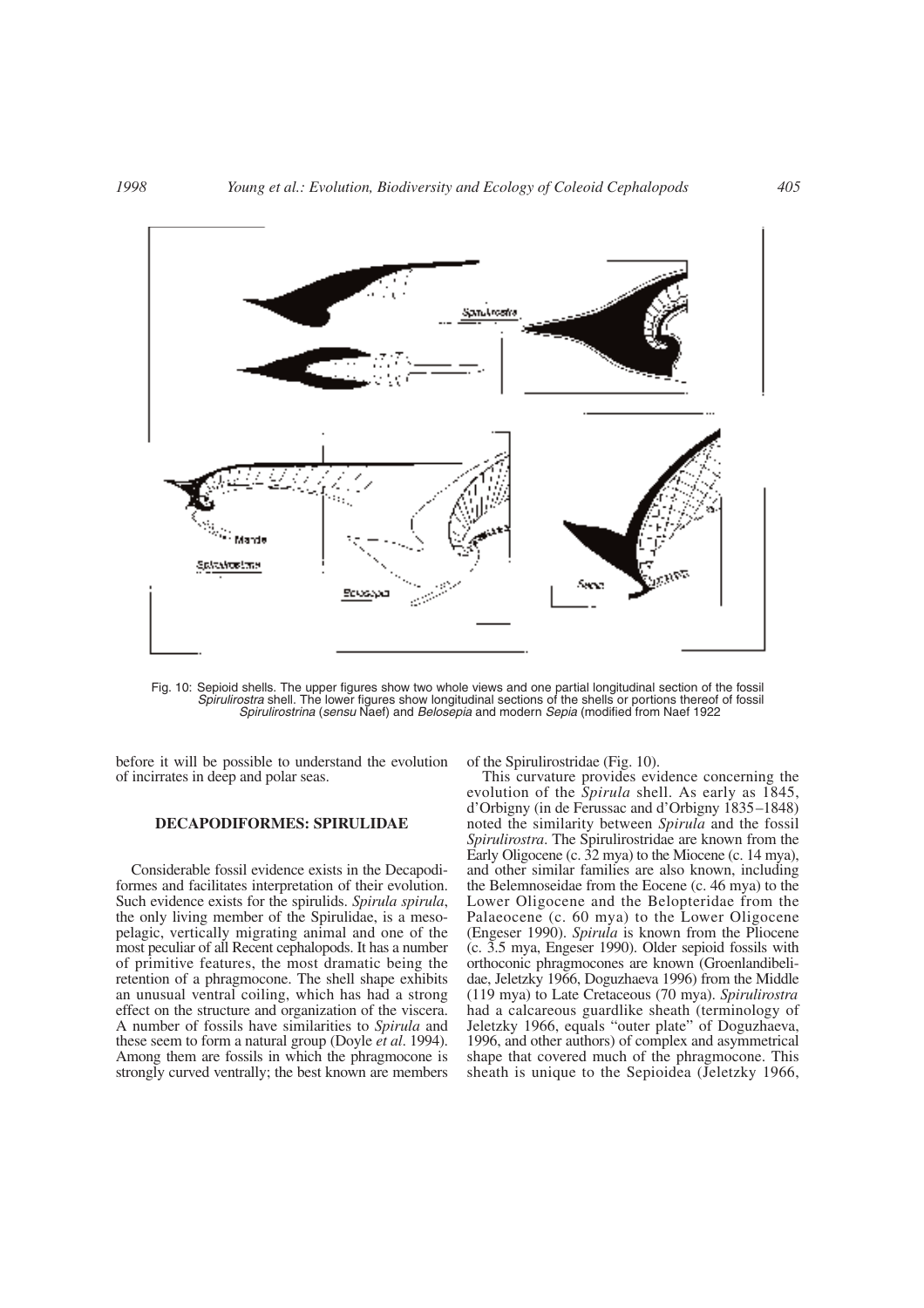

Fig. 11: Photograph of (a) a preserved ommastrephid (*Sthenoteuthis oualaniensis*) with the eyelid open; (b) a living ommastrephid (*Ommastrephes bartramii*) with a closed eyelid as a response to a touch to the eyelid

Doguzhaeva 1996) and the complex, asymmetrical elaboration of the sheath is unique to Cenozoic Sepioidea. The sheath is positioned to function as a counterweight that allows the animal to orientate in a horizontal attitude, an advantage for a bottom-associated or benthic animal that swims just above the bottom (Naef 1921–1923). The sheath's lateral projections also provide attachment sites for the mantle musculature (Naef 1921–1923). The shell of *Spirula* has a rudimentary sheath and it only partially covers the shell. In addition, the ventral curvature of the shell has been accentuated. Presumably, the adoption of a neritic, benthic lifestyle by *Spirulirostra*-like spirulids led to ventral coiling and elaboration of a large, asymmetrical sheath, whereas the secondary adoption of a mesopelagic habitat in *Spirula* led to reduction of the sheath and an increase rather than an abandonment of ventral coiling. This evolutionary history of *Spirula,* however, is not accepted by all palaeontologists (e.g. Jeletezky 1966).

The geographical distribution of *Spirula* shows a

clear association with landmasses, and the youngest stages are captured in the deepest tows. These features caused Bruun (1943) to suggest that *Spirula* deposits its eggs on the ocean floor. Clarke's (1969) data on the vertical distribution of *Spirula,* which was especially abundant near the Canary Islands, is compatible with Bruun's suggestion. Often, the presence of a cornea indicates a benthic history in a pelagic group. *Spirula* shows no trace of a cornea. The circular eye opening, however, is very different from those of most other cephalopods. The typical "oegopsid eye" has an anterior optic sinus that allows the eye to close completely, via rather complex muscular action, to a sideways T-shaped slit (Fig. 11). A circular eyelid with a simple sphincter would cause the eyelid to pucker as the eye opening became smaller, so preventing a good seal. Perhaps in the case of *Spirula,* a cornea was completely lost and the corneal pore became the present eye opening, because the eye opening-closing problem seems reversed in this animal. When fully open, the lid seems more like a stretched pore. Indeed, the illustration of a 5.6 mm *Spirula* shows an eye opening that is little more than a pore without any noticeable pucker (Kerr 1931).

#### **SEPIIDAE**

The sepiids (Miocene to Recent) are a group with high species diversity and with individuals whose intelligence and capabilities for neurally controlled polymorphism are surpassed only by the octopodids. The most distinctive feature of this group, and presumably one that contributed strongly to their success, is the retention of a specialized phragmocone (= cuttlebone). The phragmocone moved into a dorsal position on the body where the centres of buoyancy and gravity appear to align vertically. This allows the neutrally buoyant cuttlefish to be stable in a horizontal orientation (Denton and Gilpin-Brown 1961, Fig. 12). Thus, the sepiids achieved what *Spirulirostra* achieved, but in a more elegant manner.

In addition to the cuttlebone, there are other features possibly important to sepiid success and diversity. First, the tentacles are completely retractile into large pockets beneath the eyes. The divergence in function between the tentacles and the arms seems to have increased; when the tentacles are not needed they are put away, where they will not interfere with other activities. Tentacle-pockets are present in all sepioids as well as in the myopsids and their close relatives, but the complete retraction of the tentacles may be restricted to sepiids. A second important feature is that sepiids spawn large, benthic eggs. This reproductive

*1998*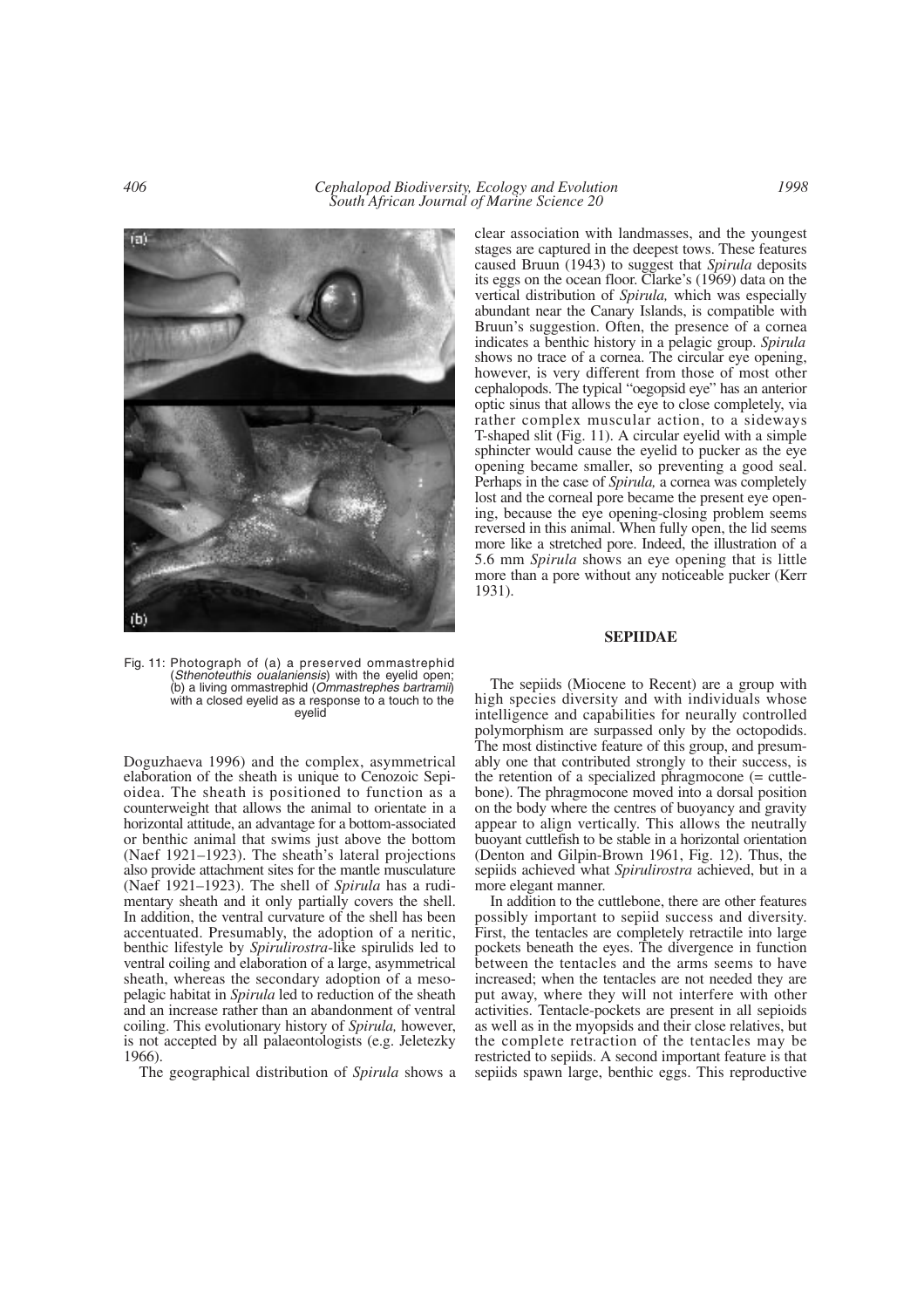





strategy is common in octopods, although some octopods produce small eggs that release young into the plankton. Perhaps the cuttlebone constrains sepiid development and prohibits a strategy of small eggs and planktonic young. The sepiids are the secondmost speciose family among living coleoids, and the spawning of large eggs is probably a major reason for this high diversity. The absence of a planktonic stage presumably restricts dispersal and gene flow. Such a correlation between number of species and egg size has been suggested for octopodids (Voight 1998).

Early cuttlebones, slightly less specialized than those of sepiids, belong to the family Belosaepiidae (Eocene – Oligocene). The oldest cuttlebone belongs to *Ceratisepia* from the early Palaeocene (Meyer 1993), but its familial affinities are uncertain. The cuttlebones of belosaepiids show many similarities to the shells of the spirulirostrids such as *Spirulirostra* and *Spirulirostrina sensu* Naef (1922) – Fig. 10. (Jeletzky 1969 suggests that the latter genus belongs within *Spirulirostra*.) Both types of shells have the distinct ventral curvature of the apical end and the asymmetrical elaboration of the sheath that includes such similarities as a rostrum and a ventral process. Naef (1921–1923) noted many additional similarities, especially with *Spirulirostrina*. A mismatch in stratigraphy makes *Spirulirostrina* or *Spirulirostra* unlikely ancestors of belosaepiids. The similarities, however, suggest that they all share a common ancestor.

The distinctive sheath of Cenozoic sepioids has evolved in opposite ways in the extant genera. As already indicated, the sheath, apparently, was greatly reduced in *Spirula*, whereas in *Sepia* it was modified to form much of the large, broad dorsal shield, secondary proostracum, lateral edges, reduced rostrum and recurved ventral process (Naef 1921–1923). Both *Spirula* and *Sepia* are relatively recent cephalopod innovations. Because the Spirulidae and Sepiidae are

often thought of as an ancient group owing to their possession of a phragmocone, their recent derivation may seem unlikely to some biologists. The retention of a primitive character, however, provides no evidence of the time of the group's derivation.

Considerable morphological evidence, much of it known to Naef, supports the close relationship between *Spirula* and *Sepia* (e.g. structure of the tentacular clubs, absence of a nuchal commissure, absence of a branchial canal, presence of accessory nidamental glands, ventral buccal location of spermatheca, non-terminal position of the mantle-locking cartilages, absence of a beak angle point, presence of a tentacle pocket, fins not united posteriorly). Unfortunately, only a few of these characters can be polarized. Molecular analysis of phylogenetic relationships based on the mitochondrial 16S gene questioned the position of the Spirulidae in the Sepioidea (Bonnaud *et al*. 1994). A second molecular study, based on the cytochrome c oxidase III gene (COIII), concluded that the Spirulidae should be excluded from the Sepioidea (Bonnaud *et al.* 1996), and in a later study with more taxa added, the position of *Spirula* within the Decapodiformes was ambiguous (Bonnaud *et al*. 1997). COI data, however, nestled the Spirulidae far within the Oegopsida, although bootstrap support was lacking (Carlini and Graves in press). Those authors felt confident, however, that their data indicated a closer relationship of *Spirula* to the Teuthoidea than to the Sepioidea (Carlini and Graves in press).

Naef (1921–1923) suggested that the Sepiolidae are derived from one of the *Spirulirostra*-like families and pointed to the loss of a connection between the shell sac and the genital ligament as evidence of their relationship to *Spirula.* Most members of the Sepiolidae are benthic and, like many sepiids, bury themselves in sand or mud. One subfamily, the Heteroteuthinae, has become secondarily pelagic, although it may still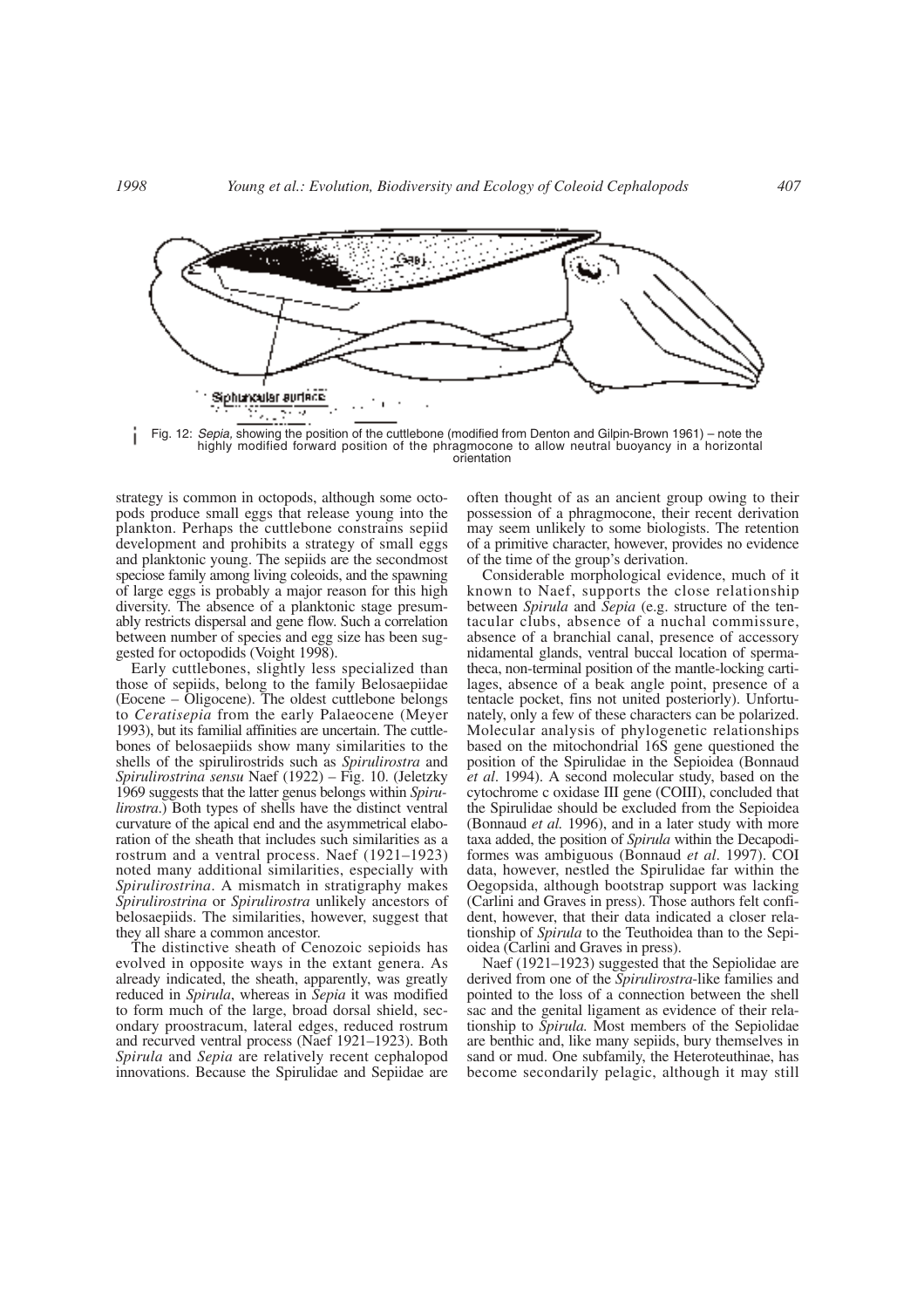

Fig. 13: Distribution maps of two benthic subfamilies of the Sepiolidae (Rossiinae and Sepiolinae) and the benthic family Sepiidae. The white coastline indicates presence. Note the absence of warm-water groups (Sepiolinae, Sepiidae) from the Americas, but the presence there of the cold-tolerant Rossiinae based on data in Nesis 1987 and Nesis pers. comm.)

deposit its eggs on the ocean floor (Boletzky 1978). Its members possess a large bacterial light organ and produce some of the most spectacular luminescent displays of any cephalopod. Strong morphological similarities have resulted in the placement of the sepiolids in the Sepioidea; however, this relationship has been frequently challenged (e.g. Fioroni 1981, Clarke, 1988). Molecular results from the 16S gene (Bonnaud *et al*. 1994) and the COIII gene (Bonnaud *et al.* 1997) as well as eye-lens electrophoretic and immunological analyses (Boucher-Rodoni and Bonnaud 1996) suggest that the Sepiolidae should be separated from the Sepioidea. The COI gene study also excluded the Sepiolidae from the Sepioidea, but placed it adjacent to the Sepiidae, the Idiosepiidae and the Sepiadariidae. The study, however, found little bootstrap support for this arrangement (Carlini and Graves in press). Morphological data show many similarities between sepiolids and sepiids, but again the characters have yet to be polarized and cladistic analyses are lacking.

These molecular data on the Sepioidea question the conclusions drawn from Naef's work. Molecular studies, however, are in their infancy, and there are many difficulties associated with analysing the data. Up to now they have not offered unambiguous evidence as to the branching order within the Decapodiformes.

Actually, in the most extensive study (Carlini and Graves in press), the data are quite close in support of Naef's phylogeny, except for the position of *Spirula.*

The peculiar biogeography of the sepioids may also reveal something about their evolution The Sepiolidae contains three subfamilies: Rossiinae, Sepiolinae and Heteroteuthinae. The last subfamily has pelagic and benthopelagic members and is not confined geographically in the same manner as the other subfamilies. The members of the Rossiinae are mostly cold-water cephalopods, with some species living at temperatures <2°C (Shevtsov and Radchenko 1997) and at depths of nearly 2 000 m (Villanueva 1992). The other benthic subfamily of the Sepiolidae, the Sepiolinae, live mostly in warm, relatively shallow water, although one species, *Sepietta oweniana,* may be found in waters as cold as 7°C (Mangold-Wirz 1963) and at depths of nearly 1 000 m (Villanueva 1992). The biogeography of the subfamilies reflects these temperature/depth differences.

The Rossinae occur along the fringes of most of the world's oceans, whereas the Sepiolinae, which also lives throughout much of the world's ocean margins, is absent from the waters of the Americas, as is the Sepiidae (Fig. 13).

The tropical/temperate Sepiidae, known from the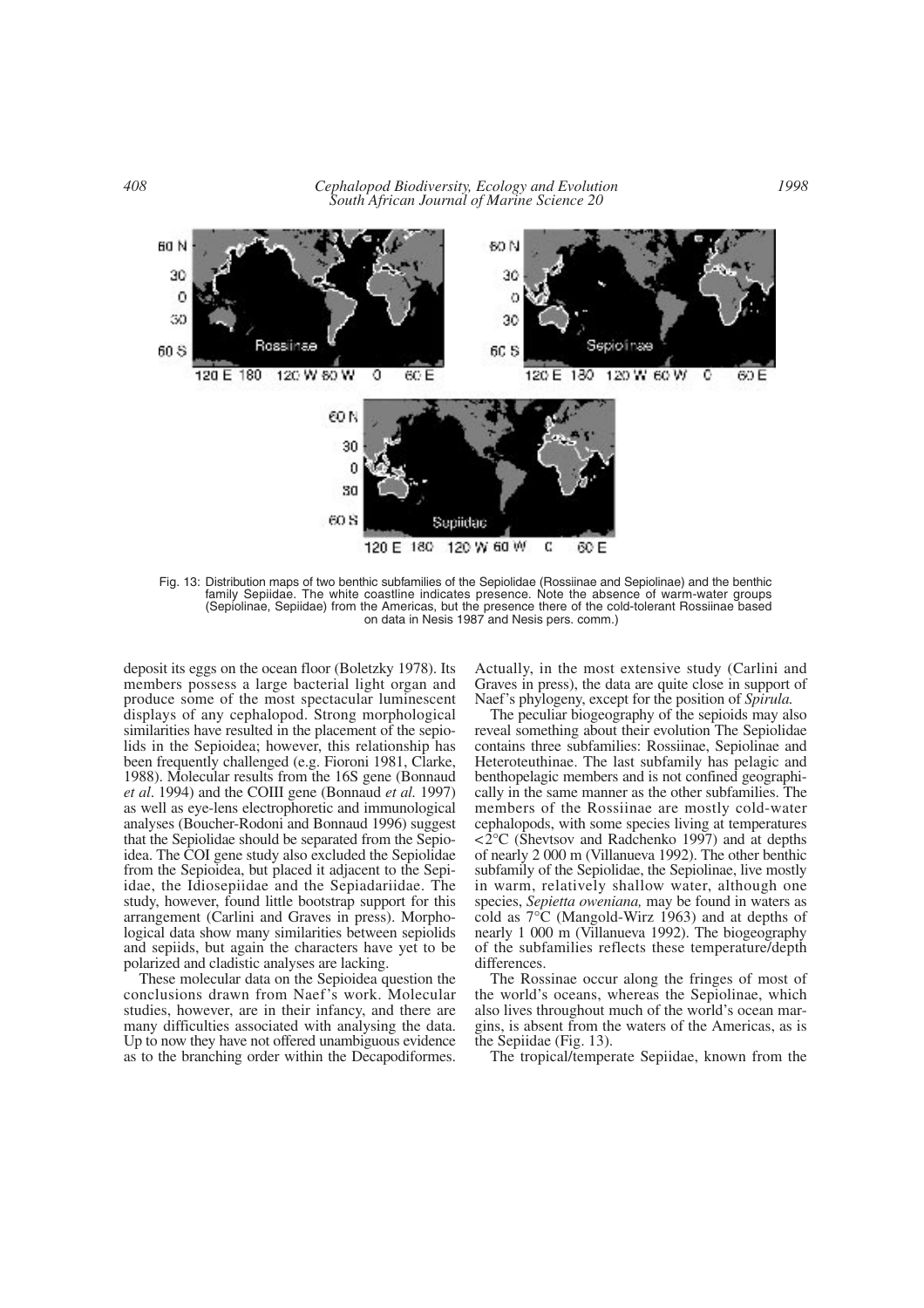surface to depths of about 600 m (Lu and Roper 1991) and temperatures above 8°C (Augustyn *et al*. 1995), echo the unusual biogeographic pattern of the Sepiolinae. The absence of the Sepiolinae and Sepiidae from the Americas may be related to lack of proper habitat but, considering the large geographic area, this is unlikely. The most likely explanation involves the temperature/depth/distance barriers of the ocean basins, which would affect the Sepiolinae and Sepiidae but not the Rossiinae. The timing of the formation of these barriers, therefore, may provide clues to the timing of the families' origin.

A number of sepioid fossils are known from the Americas. These include Miocene representatives of the Spirulidae (Jeletzky 1969) and Eocene representatives of the Belemnoseidae (Jeletzky 1969) and the Belosaepiidae (Allen 1968). In addition, late Cretaceous fossils (lacking phragmocones) of Actinosepia are relatively common in North America and are thought by some to be related to the Sepiidae (Waage 1965). The shallow-water tropical bridge between Africa and South America was severed in the late Cretaceous, leaving the northern rim of the Atlantic Basin as the only migration route for demersal animals between the New and Old Worlds.

Khromov (1998) notes clear biogeographic patterns among subgenera of sepiids and discusses the origin of these patterns from a historical standpoint. He suggests that, during the early Cenozoic (Palaeocene and Eocene), a series of radiations began in the warm waters of the Tethys Sea and resulted in the broad colonization of the Belosaepiidae. Apparently, movement across the Atlantic could arise by migration around the top of the basin, where temperatures were tolerable. After this family became extinct in the Oligocene, the Sepiidae emerged in the Old World, the only location of fossils currently known. The latter's latitudinal distribution was restricted by the colder conditions during this period, preventing the connection utilized by the Belosaepiidae. Therefore, the fossil record, palaeoceanography and present biogeography support a very recent origin of the Sepiidae *sensu stricto*.

While no clear fossil record of the Sepiolidae exists, the biogeography, along with morphological evidence of a relationship with the Spirulidae and Sepiidae, suggests that the Sepiolinae may also have a Late Cenozoic origin. The current authors suggest, as Naef (1921–1923) and others did, that the Spirulidae and the Sepiidae evolved, probably along with the Sepiolidae and Sepiadariidae (not discussed here), in the Early Cenozoic by invading the benthic environment and that some species (*Spirula* and the Heteroteuthinae) became secondarily pelagic (see also Engeser 1997).

This hypothesis, however, awaits confirmation from morphological and molecular cladistic techniques and from a better understanding of the fossil record.

One group, placed by Naef (1921–1923) in the Sepioidea, is especially problematic: the Idiosepiidae. These are the smallest known decapods; the males of some species become mature at 8 mm mantle length *ML* (Nesis 1987). They are benthic and possess a special adhesive organ on the dorsal mantle that allows them to adhere to grass blades. Among their many unusual anatomical features is the absence of tentacles at hatching (Natsukari 1970) and the absence of accessory nidamental glands (Lewis and Choat 1993). Their small size has caused secondary simplification and makes determination of relationships by morphological methods difficult. Molecular studies on the COI gene consistently placed this family with the Sepiadariidae and either with or adjacent to the Sepiidae, although bootstrap support was lacking (Carlini and Graves in press). The COIII gene study, however, placed the idiosepiids with the oegopsids (Bonnaud *et al*. 1997); perhaps the COIII cladogram might have resolved the idiosepiid relationships differently had sepiadariid taxa been included in the study.

#### **"FOSSIL TEUTHOIDS"**

Although "fossil teuthoids" are generally rare, a substantial number have accumulated in museums. Unfortunately, as mentioned above, with the exception of mastigophorids, difficulties exist in their interpretation, and arguments can be made for placing them as decapods or octopodiforms (e.g. Bandel and Leich 1986, Doyle *et al*. 1994). Indeed, if myopsids belong on the sepioid line, then gladii probably have evolved at least four times in extant lineages (Vampyromorpha, Oegopsida, Myopsida and Sepiolidae), and the problem becomes even more complex. As most calcareous coleoid shells probably have a gladius buried within the structure (see Young and Vecchione 1996), evolution of a gladius is probably not a difficult step.

Evidence for the placement of most of the "fossil teuthoids" in the Octopodiformes rests primarily on the similarity of the gladius of *Vampyroteuthis* to that of some "fossil teuthoids," such as *Loligosepia*, which has a broad median field and a large conus (Donovan 1977, Donovan and Toll 1988, Doyle *et al.* 1994). Vecchione *et al*. (1998), however, suggest that the former feature at least is plesiomorphic and therefore of no value in determining relationships. The gladius of the Upper Jurassic *Plesioteuthis* is so similar to that of oegopsid squids of the family Ommastrephidae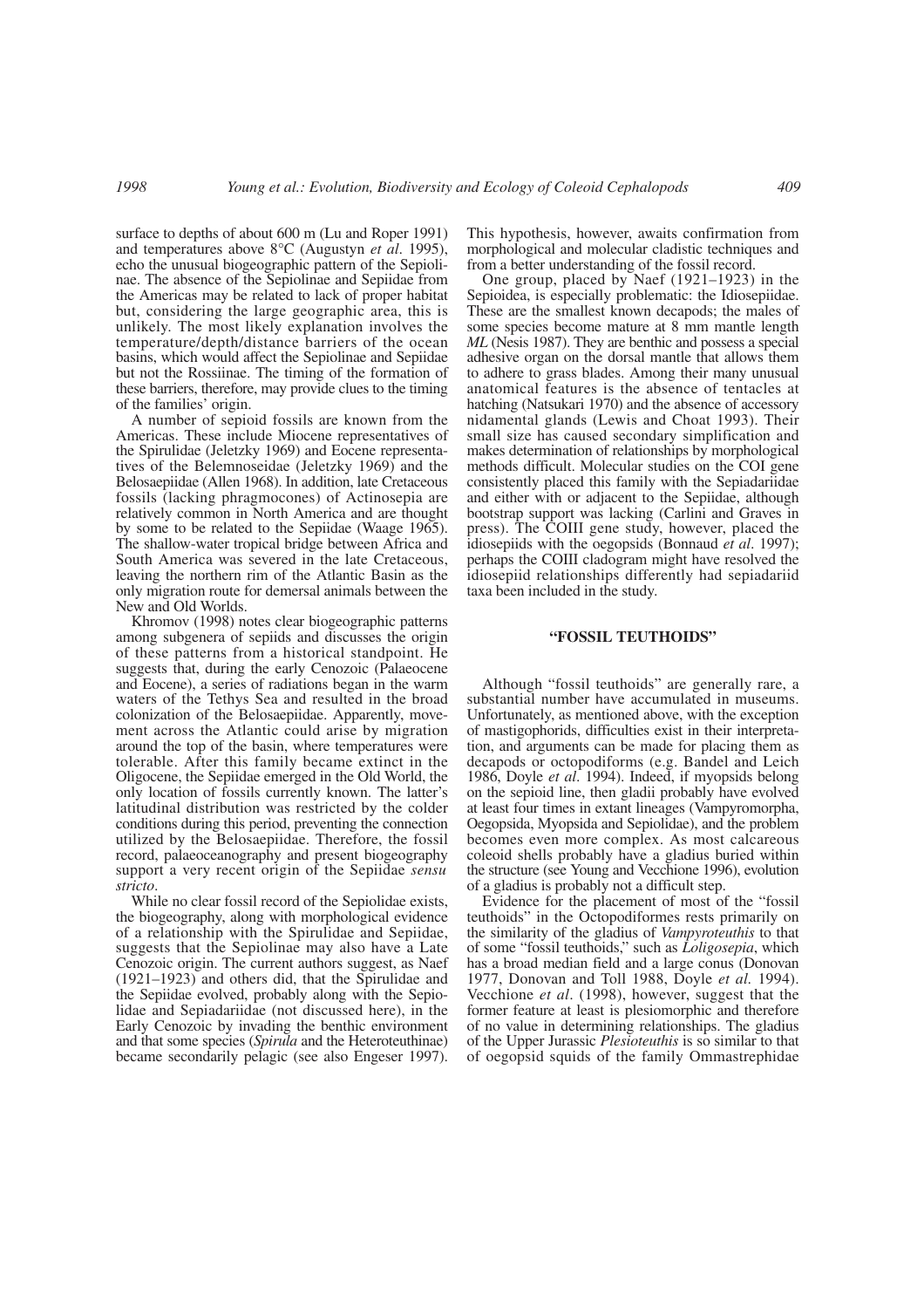

Fig. 14: The two primary alternative phylogenies for the **Decapodiformes** 

(Donovan and Toll 1988) that it either represents relationship or remarkable convergence. Because the ommastrephid gladius, however, is unlike that of other oegopsids and appears highly specialized rather than primitive, it should be considered that:

- (i) *Plesioteuthis* is an ancestral ommastrephid and, *in lieu* of evidence that ommastrephids are stem oegopsids, that one or more earlier oegopsid lineages must have existed, or
- (ii) the similarity is convergent.

Also, contrary to Naef's opinion, definite tentacles are not known in any fossil plesioteuthid, although possible tentacles are present in specimens from Ardèche, France (Fischer and Riou 1982b). Unfortunately, there is no definitive evidence, at present, to associate most of the "fossil teuthoids" with any group of extant cephalopods. Without clear resolution of the affinities of these fossils, evidence for the time of origin of various clades remains unknown.

#### **MYOPSIDA**

The phylogenetic position of the Myopsida (Loliginidae) has been controversial since the last century. The basic question is: are myopsids derived from the oegopsid line, as Naef (1921–1923) thought, or from the sepioid line, as suggested by many other workers before and after Naef?

While the two arrangements of the Myopsida in Figure 14 may not seem greatly different, resolution is critical to understanding which character states are plesiomorphic and which are apomorphic in the Decapodiformes. The myopsid position may actually be more complicated than this figure shows: Haas (1997) and Engeser (1997) put the group on the sepioid line. Haas (1997), however, places them after separation of the spirulids, whereas Engeser (1997) places them after the spirulids and sepiids.

The loliginids, the only members of the Myopsida

(Brakoniecki 1996), are benthic spawners; they possess a cornea and have their olfactory organs in pockets. These features suggest that they were derived from demersal ancestors. If Naef is correct regarding the evolution of the cornea, then it can be assumed that the loliginid's ancestors could bury themselves in the sediment.

Prior to Naef's rearrangements of cephalopod systematics, loliginids had been placed with the sepioids for several reasons, including the presence of a cornea and the production of benthic eggs. Naef, however, bothered by the very different shells of the two groups, could not envision a common origin for these structures short of a distant ancestor among the belemnoids. Today, relationships are determined by the relative position of divergences regardless of the length of the subsequent branches. The difference between the shells of the two groups, therefore, does not rule out a common origin. Still, the myopsids remain a difficult group to place. In many ways they are intermediate between sepioids and oegopsids; certainly in general appearance they resemble oegopsids. Figure 15 summarizes the present dilemma.

While a long list of characters is presented, only four can be polarized as probable synapomorphies and three of these are known to exhibit homoplasy in other groups. The remaining characters, which have little potential for determining polarity, are of no use in resolving this node. Fortunately, there are two families, Bathyteuthididae and Chtenopterygidae, which appear related to the Loliginidae. These families should help resolve the phylogenetic position of the Myopsida because they also share many sepioid and teuthoid characters, although the combinations differ from those of the loliginids. Nevertheless, it is not possible yet to perform a cladistic analysis based on morphology. None of the molecular studies has yet resolved the position of the Myopsida. In molecular cladograms, myopsids usually fall out as a sister group to the Oegopsida, although without bootstrap support.

Today the loliginids are the dominant squid of the neritic region, a habitat they share with the sepioids. While most sepioids are demersal, loliginids are completely pelagic. However, some loliginids are known to sit, propped up on their arms, tentacles and posterior tip of their mantle, on the ocean floor for short periods (as do some ommastrephid oegopsids). Unlike the sepioids, loliginids usually occur in shoals and often schools, which sometimes number thousands of animals. Therefore, they present a major target for commercial fisheries (Hanlon and Messenger 1996).

As the fossil record (i.e. "fossil teuthoids") cannot be interpreted with confidence at present, little is known about the evolutionary history of the loliginids.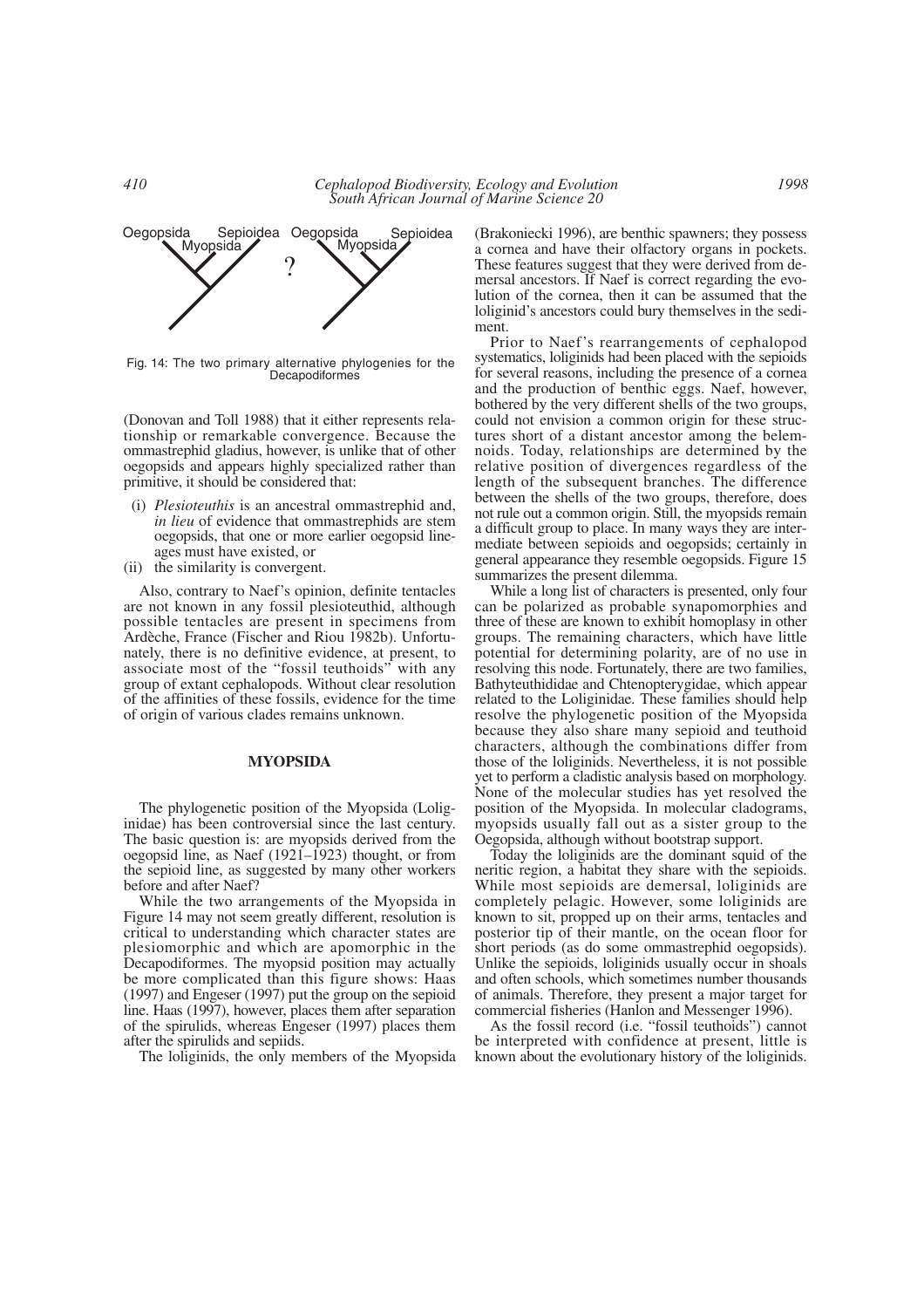## Myopsida and Sepioidae Myopsida and Oegopsida and Oegopsida

- 
- **Suckers with circularis muscle** Branchial canal
- **Beak without angle point** *Tentacular clubs similar*
- **Vena cava ventral to intestine and the set of the set of the set of the ventual arter ventilar Genital arter ventilar Genital arter ventilar Genital arter ventilar set of the set of the set of the set of the set of the**
- Genital artery position *Innerstellate connective*
- Buccal crown with suckers
- External yolk sac
- *Accessory nidamental glands* **apomorphic?**
- Giant-fibre lobe in stellate ganglion **Fig. 3** and  $\bullet$  plesiomorphic?
- *Seminal vesicle position* • *not polarized*
- *Tentacle pocket*s
- *Benthic eggs*

- **Cornea Cornea Cornea Cornea Cornea Cladius** similar
	-
	-
	-
	- -
		-
		-
- Fig. 15: Character states of myopsids that show similarities to sepioids or oegopsids. Note that only a few characters have states that are apparently apomorphic and, therefore, are of use in deciding relationships of the Myopsida

Even among extant species, there is considerable uncertainty concerning generic affinities (Vecchione *et al*. 1998). According to Natsukari's (1984) interpretation, however, many genera separate geographically. If correct, this suggests that the phylogenetic topology may eventually match the biogeographic pattern, as is seen in the sepiids. The origin of the Loliginidae has been placed in the Cenozoic by Doyle *et al.* (1994) and Engeser (1997), among others. The loliginids, therefore, may also be a recent cephalopod innovation (a crown group), yet derived from a stem lineage that separated from other decapods deep in the Mesozoic.

Present understanding of coleoid phylogeny is summarized in Figure 16. Considerable cephalopod diversification apparently arose in the Cenozoic. This approximately coincides with the extinction of the abundant belemnoids at the Mesozoic/Cenozoic boundary. Although belemnoids may have occupied a similar habitat to that of the loliginids today, the effect that their extinction had on the evolution of the loliginids and, perhaps, the Recent sepioids is uncertain. Clearly, understanding the affinities of the "fossil teuthoids" will help establish the time frame for divergences. The presence of "fossil teuthoids" in the Upper Triassic probably means that the Decapodiformes and Octopodiformes had split by that time, because the stem lineage of both groups had a phragmocone. In the Jurassic, a variety of different forms within the "fossil teuthoids" appeared. These may well prove to represent both lineages. Indeed, major cephalopod divergences, into Octopodiformes, Oegopsida, Myopsida and Sepioidea, may have occurred during this period or earlier. One of the most obvious features of Figure 16, however, is the large number of question marks, which emphasizes current gaps in knowledge. A summary, even if speculative, of the probable time frame over which divergences occurred is necessary, because researchers using molecular methods need a time frame to guide the selection of appropriate genes to study.

Surprisingly, the phylogeny presented in Figure 16 is not much different from that proposed by Naef (1921–1923). This does not necessarily mean that Naef was correct, but rather that there has been little advance beyond the foundation he established. The few major advances are:

- (i) the status of *Vampyroteuthis* has been recognized and confirmed;
- (ii) the separate position of the belemnoids as the sister group to the neocoleoids has been recognized, but still requires more confirmation;
- (iii) the monophyly of the Decapodiformes, Octopodiformes and Octopoda has been confirmed;
- (iv) the ages of the belemnoids, neocoleoids, decapods and "fossil teuthoids" have been extended to considerably earlier times.

There is good reason to expect, however, that progress will be rapid in the near future. Already molecular methods have contributed substantially to knowledge of cephalopod phylogeny, and their future potential is great. These methods, however, are not a panacea. Currently they are laden with many problems. When combined with morphological research and cladistic methodologies, however, molecular methods promise an early solution to the major problems of the position of the Myopsida, the relationships among the Sepioidea, and the major clades of the Oegopsida. Determining the major clades of the Oegopsida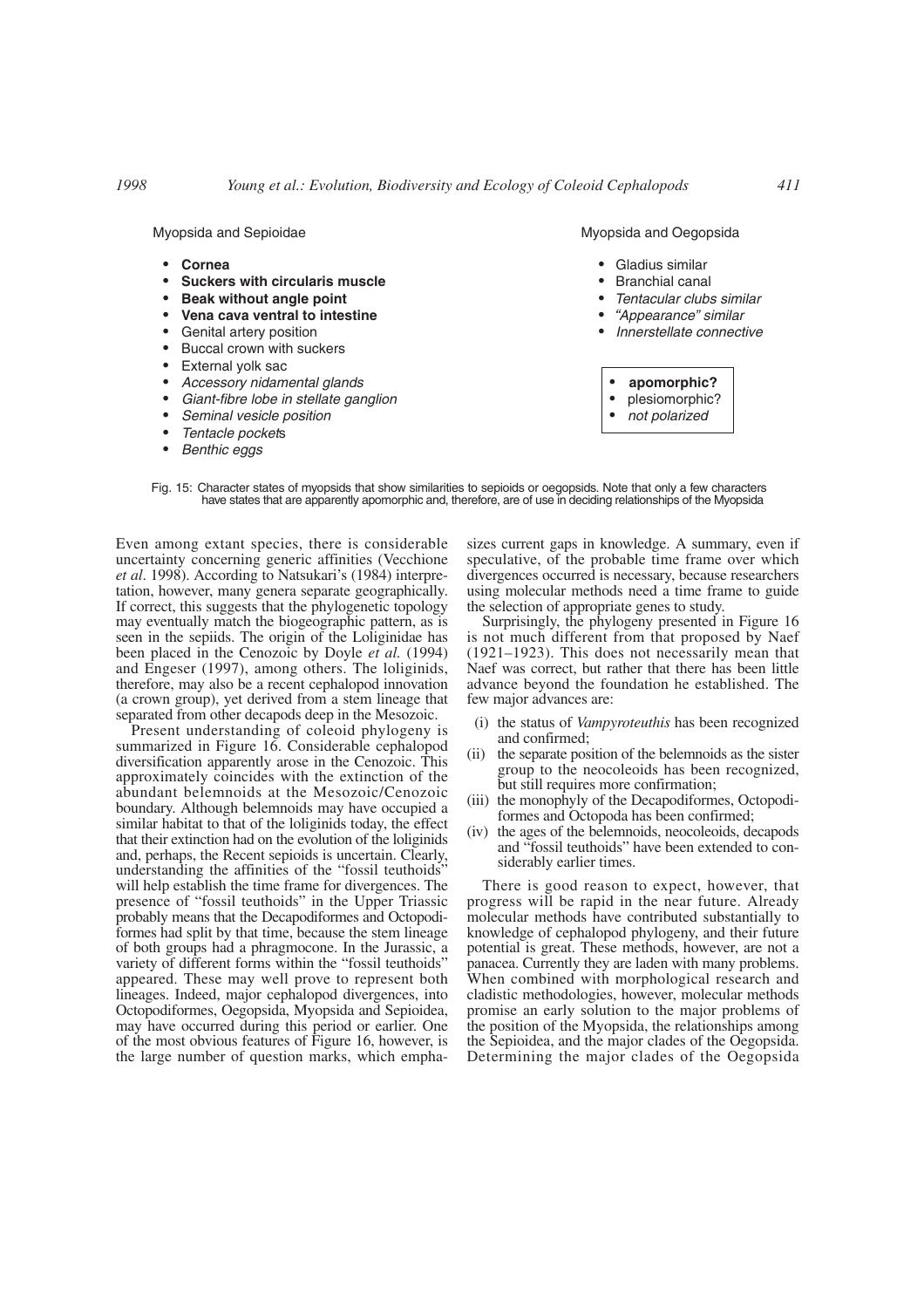*412 Cephalopod Biodiversity, Ecology and Evolution South African Journal of Marine Science 20*



Fig. 16: Illustration of present understanding of coleoid phylogeny, with emphasis on the Decapodiformes. Solid bars indicate known time of occurrence

should aid in sorting out relationships among the "fossil teuthoids." Once a basic, evolutionary framework is established for oegopsids, numerous, morefocused studies will be possible.

## **OEGOPSIDA**

This summary of coleoid phylogeny was presented without discussing the Oegopsida, because of current ignorance concerning the ancestry of that group. The Oegopsida, essentially, is a phylogenetic void. Defining the basal nodes in oegopsid genealogy is one of the major challenges in cephalopod phylogeny. Before this can be accomplished, however, the relationships of the loliginids and related families must be established firmly, or errors in polarization could defeat the attempt. The Oegopsida is a special challenge because it possesses a wide range of morphological types. With 25 families, the group contains more families than all other extant coleoid groups combined (18 families, Fig. 17). Oegopsids are the overwhelmingly dominant cephalopods of the oceanic pelagic realm and account for 85% of the species and 70% of the families. The dominance of family-level diversity in the pelagic realm applies also to the Octopodiformes, where the ratio of pelagic to benthic families is 9:2. Perhaps in the case of octopods, the benthic-to-pelagic transition, which may have happened several times, produced profound morphological change and contributed strongly to pelagic diversity. There is no evidence, at present, to suggest any exchange between the pelagic and benthic realms in oegopsid history. Although a number of explanations could explain the high oegopsid diversity (such as more potential life styles, longer time in the pelagic habitat, or much larger habitat), there is a lack of convincing evidence for any explanation.

Many pelagic families of coleoids exhibit little generic or specific diversity. Of the 43 families of extant coleoids, only eight (Sepiidae, Sepiolidae, Loliginidae, Enoploteuthididae, Ommastrephidae, Cranchiidae, Octopodidae, Opisthoteuthididae) have more than 20 species. Of the 43 families, 22 have a single genus; 21 of those are pelagic families (the

*1998*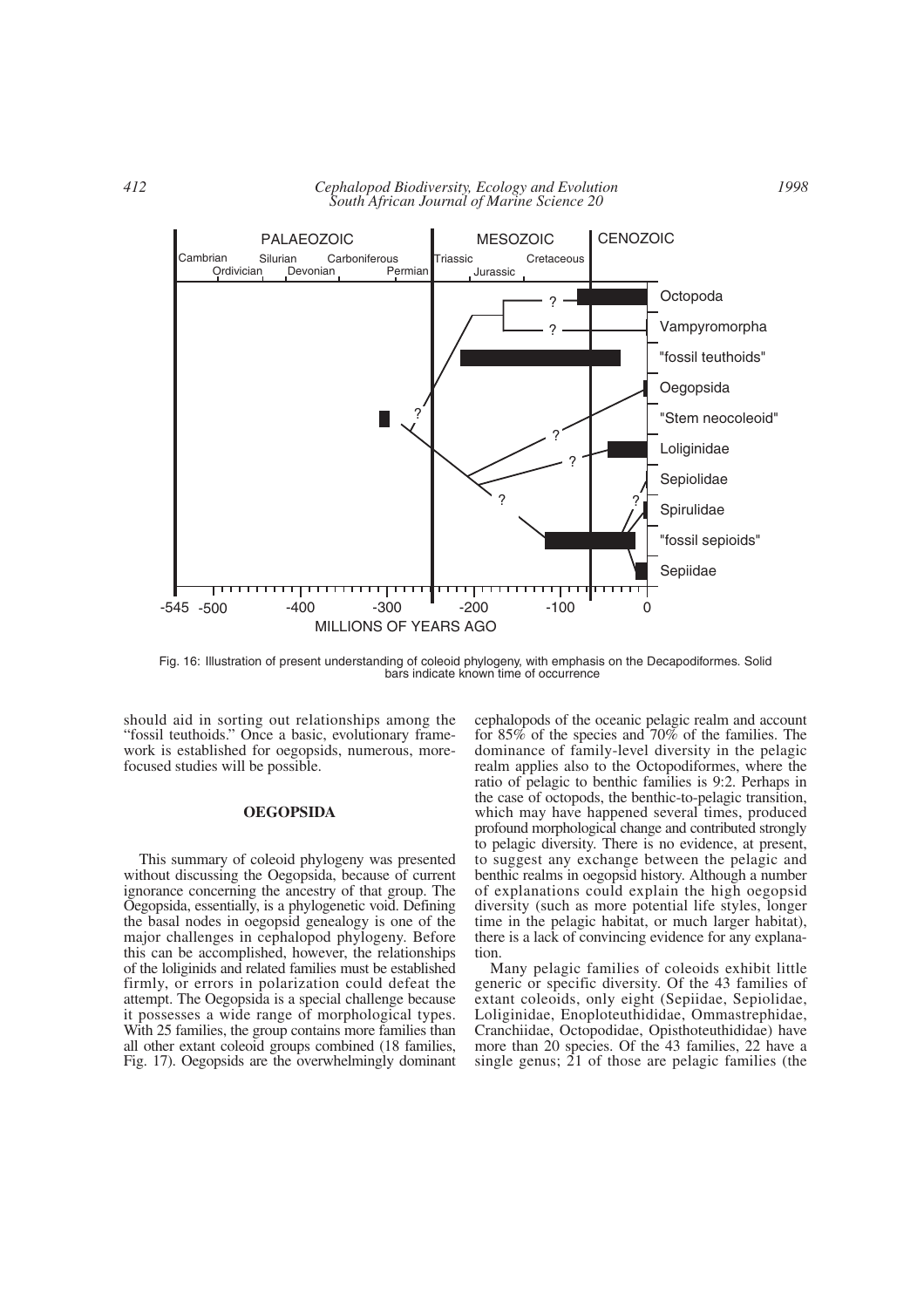

Fig. 17: Histograms showing the relative contribution of major taxa to (a) the number of families, genera and species comprising the Neocoleoidea, (b) the number of pelagic or benthic species in the Neocoleoidea and (c) the number of neritic or oceanic species in the Neocoleoidea (based on data from Sweeney and Roper 1998)

exception is the Idiosepiidae) and 13 of the pelagic, monogeneric families are oegopsids. Of the 21 pelagic families that are monogeneric, 17 have three or fewer species and 12 have a single species. In the oceanic pelagic environment, only eight of 35 families contain more than 10 species. The high family-level diversity in this realm, therefore, does not reflect species-level diversity trends.

The high species diversity, noted above among benthic incirrates, is also found among decapods. A rough estimate, based on the cephalopod species list of Sweeney and Roper (1998), yields 365 benthic species and 300 pelagic species of extant coleoids. Although only 14% of the families are benthic or predominantly benthic, they contain 55% of all species. The lower pelagic species diversity within the far larger pelagic environment presumably reflects

- (i) an environment with low habitat diversity resulting from the virtual lack of permanent physical boundaries, and
- (ii) great potential for stabilizing gene flow owing to the constant motion of water.

The difference between pelagic and benthic diversity, however, can be misleading. Off Hawaii, for example, about 20 benthic species and 64 pelagic species are present. Most localities probably have similar ratios. Species turnover with geographic change is much greater in the benthic realm and, therefore, total benthic

diversity is higher than total pelagic diversity. Although knowledge of oegopsid habitat requirements is limited, the eight most abundant oegopsid families (Enoploteuthididae, Cranchiidae, Ommastrephidae, Onychoteuthididae, Gonatidae, Mastigoteuthididae, Chiroteuthididae, Histioteuthididae) all have some species that are bottom-associated. This association presumably limits geographical distribution and, thereby, contributes to species diversity. Indeed, this habitat along continental or island slopes may be a source region for pelagic speciation (Reid *et al*. 1991).

If neritic and oceanic species are compared (there is broad overlap in species distributions between these categories, so comparisons are approximate), the ratio is nearly unity (i.e. 335:330). If species diversity among major taxa is compared, the number of oegopsid species (c. 220) is approximately the same as that of sepioids plus the Myopsida (c. 223), which is not very different from the total Octopodiformes (c. 215).

The high familial diversity of oegopsids is reflected in their variety of ecological roles. Oegopsids range from powerfully swimming ommastrephids capable of gliding over the ocean surface to a variety of deep-sea forms relying more on fin propulsion than jet propulsion. Many have become neutrally buoyant through the use of light fluids, rather than gas spaces in phragmocones, and those squid often are weak swimmers.

While discussion of phylogenetic relationships within the Oegopsida is premature, some evolutionary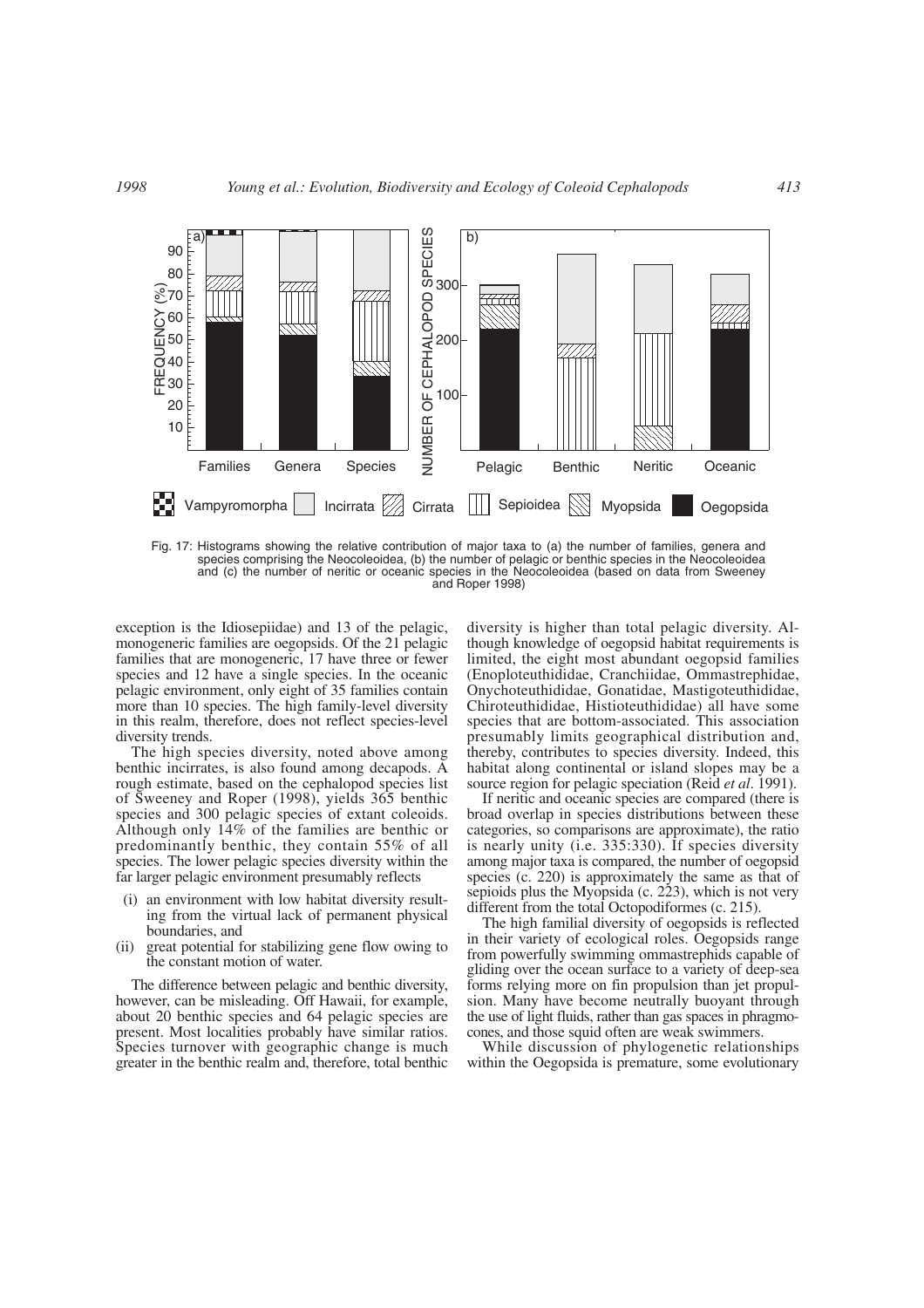

Fig. 18: (a) Photograph of *Mastigoteuthis inermis* taken lying in a pan aboard ship shortly after capture – note the long ventral arms and the whip-like tentacles spread to the left. (b) Photograph of *Mastigoteuthis* sp. taken from a submersible off Hawaii (courtesy of the Hawaii Undersea Research Laboratory) - note the splayed six smaller arms and the seeming continuity of the ventral arms and the tentacles (the arrow points to a change in reflectivity which probably coincides with the emergence of the tentacles from the sheath of the ventral arms)

trends are apparent. Two merit discussion here: feeding and bioluminescence.

## **Feeding**

As expected, much evolutionary experimentation involves feeding mechanisms. The variety of feeding methods seemingly increases in deep-water squid, where darkness changes the morphological demands for catching prey and avoiding predators. For example, a quick move by the prey may place it out of sensor range of the predator, making a predator's strong swimming abilities of little use (Seibel *et al.* 1997b).

In one apparent oegopsid clade, the "chiroteuthid families," feeding specialization seems to have centred on radical modifications of the tentacles. Surprisingly, this avenue apparently opened via the loss of the true club and its replacement by various elaborations of suckers on the stalks (Young 1991). This process can be observed in the ontogeny of *Chiroteuthis* spp., where the larval club is lost (resorbed?) and the adult club develops along the tentacular stalk (Naef 1921–1923). Perhaps the most unusual specialization within this group of families is in mastigoteuthids, which possess long, whip-like tentacles bearing suckers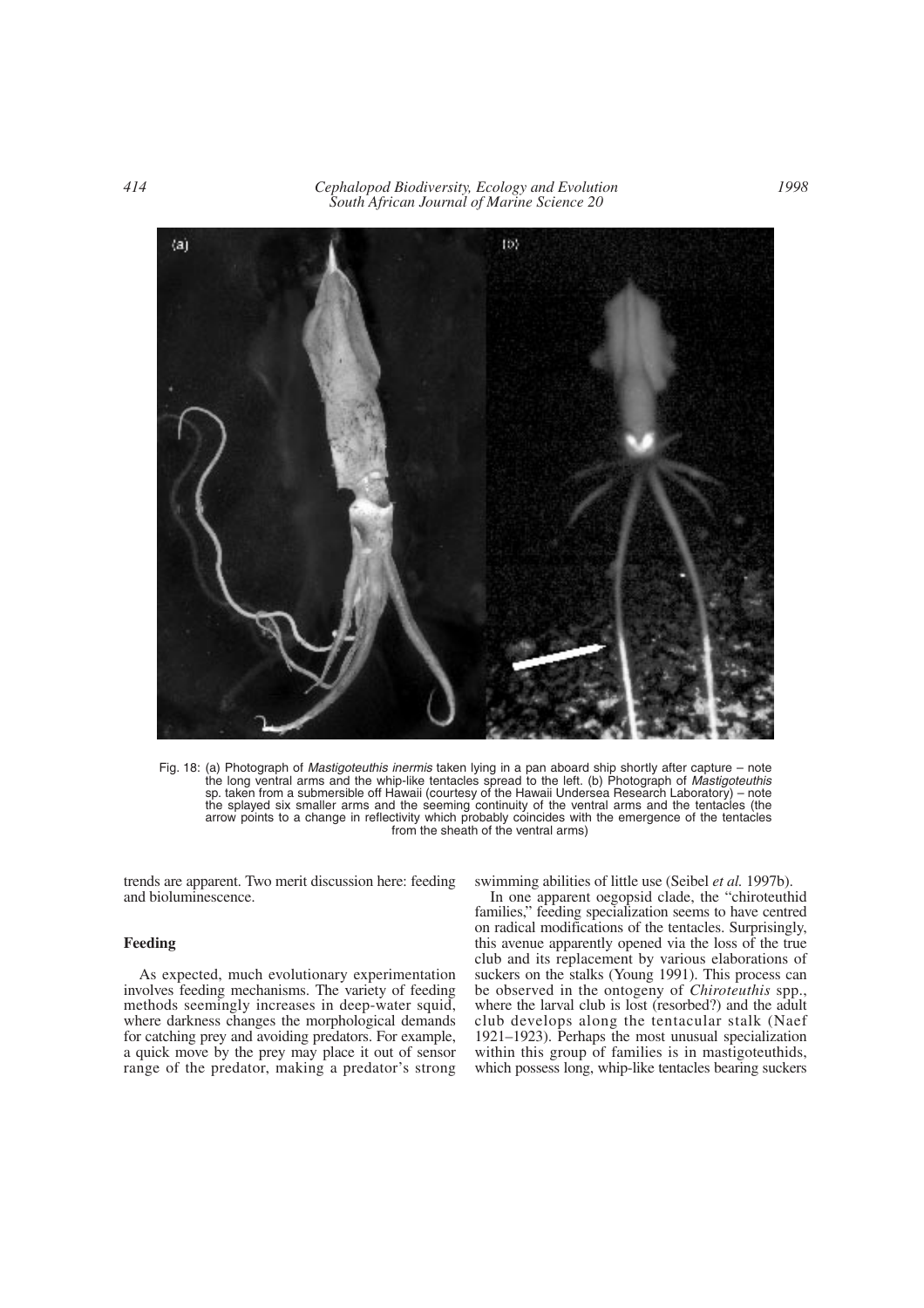

Fig. 19: Drawings of the oral view of chiroteuthid tentacular clubs from species of (a) *Chiroteuthis,* (b) *Asperoteuthis* and (c) *Grimalditeuthis* (from Roper and Young in prep.)

sometimes numbering in the thousands and so small (c.100 µm) as to be virtually unresolvable by the unaided human eye. Submersible observations of *Mastigoteuthis magna* in the North-West Atlantic indicate that they capture prey by drifting with dangling tentacles just above the ocean floor (Roper and Vecchione 1997). The tentacles emerge from a sheath formed by the enrolled lateral membranes (= tentacular sheath) of the very long fourth arms. The tentacle length may be 3–4 times the length of the mantle and the tentacles are held apart by the fourth arms, apparently to prevent tangling. The very small size of the suckers allows capture of small bottom-associated zooplankton and yet, because of the cumulative power of the numerous suckers, could be equally effective in the similarly passive capture of much larger prey. A single photograph of a *Mastigoteuthis* in the same attitude from a depth of 885 m off Hawaii suggests that this behaviour may be common within the family (Fig. 18).

Most members of the Chiroteuthididae have unusually long tentacles and, in some species, long tentacles with long clubs. The tentacles of *Chiroteuthis* spp. are often many times the length of the mantle and are very slender, with bushy clubs possessing suckers attached by long stalks. The tentacles bear peculiar photophores along their length with an especially large, lidded photophore at the tip of the club. Perhaps the terminal photophore acts as a lure, which can be slowly drawn toward the arms by contraction of the tentacles (see Voss 1956). The fourth arms are especially long; shipboard and submersible observations show the tentacles withdrawing into the sheath-like lateral membranes of the fourth arms, as in *Mastigoteuthis*. The closely related *Asperoteuthis* has similar tentacles but, strangely, the proximal half of the club is bare of suckers. This peculiar feature is extended in *Grimalditeuthis*, which has clubs devoid of suckers and lacks photophores on its clubs or its very slender tentacular stalks (Fig. 19). Are the tentacles of *Grimalditeuthis* only sensory or do they still function as a lure in some manner that does not require bioluminescence?

Another member of the clade, *Joubiniteuthis portieri*, the sole member of the family Joubiniteuthididae, has adopted a different approach to feeding. The tentacles of this squid are short and slender, with small clubs, and seem secondary in importance to the peculiar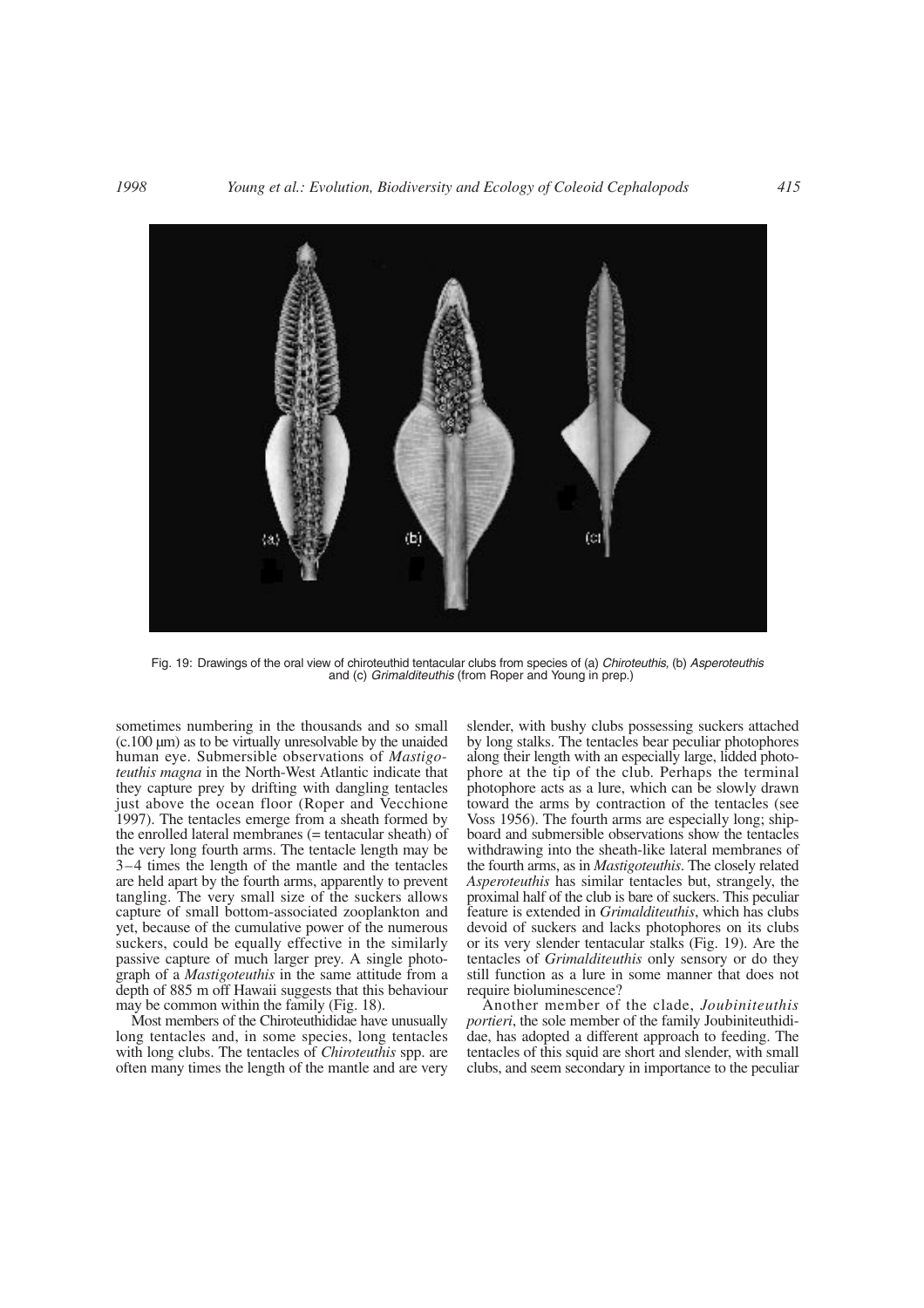

Fig. 20: Photomicrographs of a 10 mm *ML* paralarva of *Lepidoteuthis grimaldii –* (a) and (b) high magnification of the tentacular clubs, (c) lesser magnification that shows the terminal position of the fins

arms. The six dorsal arms are extremely elongate and each carries six rows of small suckers. Although they have never been observed from submersibles, the arms may fan out to form an effective trap for a passing animal. In all four of these families, the slender tentacles surely are incapable of the rapid extension seen in ommastrephids and loliginids.

A rather different trend has occurred in two families, Octopoteuthididae and Lepidoteuthididae. The results of molecular (Carlini and Graves in press) and morphological studies (Clarke 1988, Young 1991) suggest that these families are closely related to one another and to the chiroteuthid families. None of the studies, however, are sufficiently robust to give confidence in their results. Although adults in the two families look very different, they share an unusual feature: the absence of tentacles. The paralarvae in both families do have tentacles with peculiar and very similar clubs, and this is one feature that suggests their relationship to each other (Fig. 20). The loss of tentacles occurs in only one other squid genus, *Gonatopsis* spp., family Gonatidae. Perhaps the extreme specialization of the tentacles, in some ways similar to that seen in *Grimalditeuthis*, led to the abandonment of this major offensive weapon as

evolutionary pressures changed.

Of course, many squid have "normal" arms and tentacles. Differences in their feeding mechanisms may be more subtle or more behaviourally mediated than seen in the chiroteuthid families. These squid often exhibit differences in sucker size and dentition. Many species have exaggerated dentition in which the horny sucker ring is modified into a hook. In the families Enoploteuthididae, Pyroteuthididae and Ancistrocheiridae, the possession of hooks probably represents the adaptation of a common ancestor, but in the families Gonatidae, Octopoteuthididae, Cranchiidae, Neoteuthididae and Onychoteuthididae, hooks have apparently arisen independently (Young and Harman 1998). Species with hooks tend to have some normal suckers as well. Indeed, most gonatids have arms with two rows of hooks bordered on each side by a row of suckers. The most speciose family in the Oegopsida (the Enoploteuthididae) have predominantly hooks on the arms and tentacles. The relative feeding advantages of hooks v. suckers, however, are unknown. Are hooks designed for sinking into soft-bodied prey, such as other squid, or do they act as grappling hooks for hard-bodied, spiny prey, with which suckers would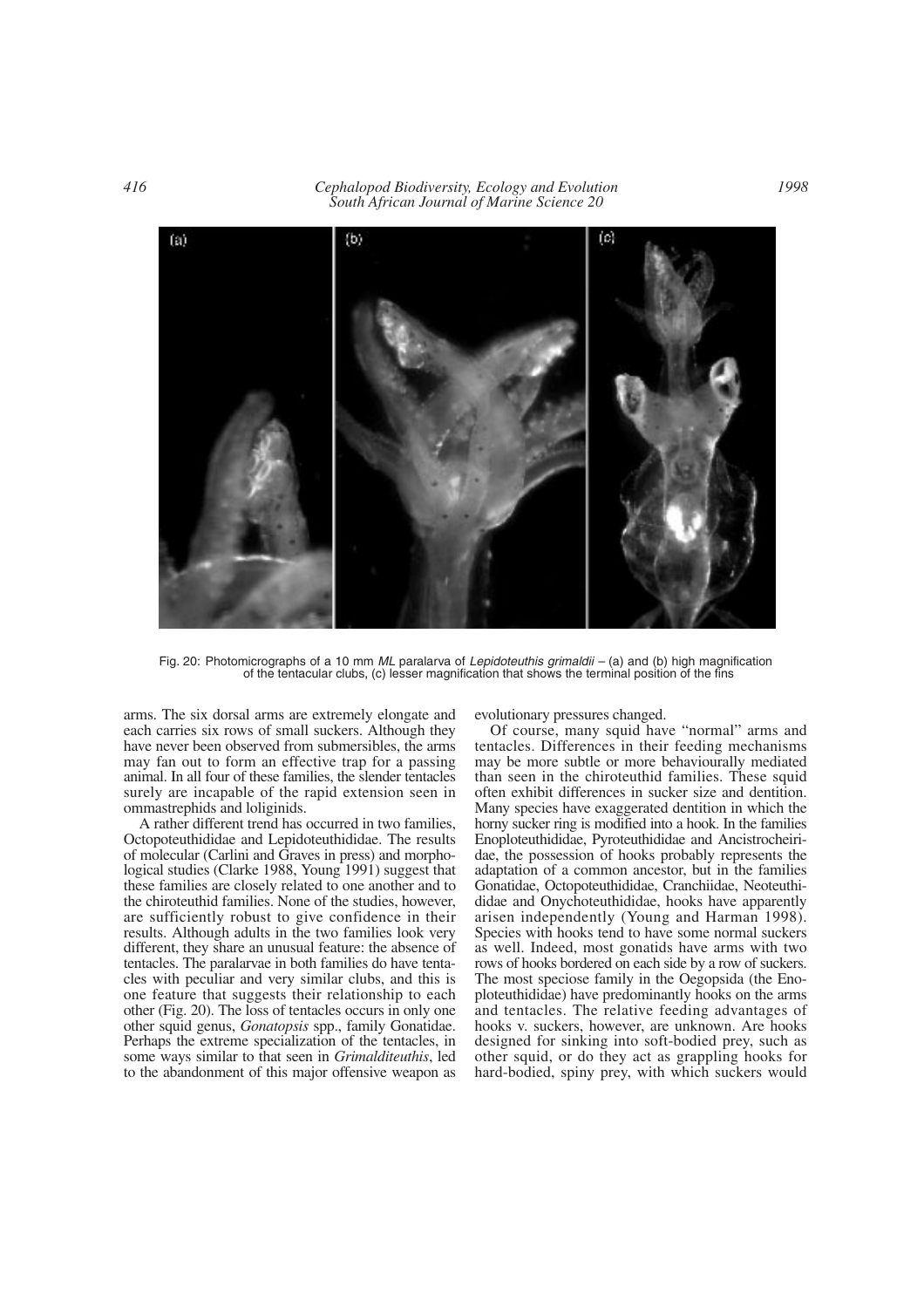have difficulty making a seal? Of course, there are many different types and arrangements of hooks. For example, onychoteuthids have hooks on the tentacular clubs, but only suckers on the arms, whereas this situation is reversed in *Pterygioteuthis*. Simple answers are not expected, but solution of this problem should provide insight on how the hook-bearing belemnoids fed.

## **Bioluminescence**

Perhaps the most spectacular adaptations among oceanic squid involve the widespread evolution of photophores. Most bioluminescent squid occupy the mesopelagic habitat during the day, and many of their photophores and associated bioluminescent behaviour appear to be adaptations to this habitat. The structures of the photophores differ greatly among families, which indicates that the families diverged in evolution prior to evolving photophores and, therefore, prior to their invasion of the mesopelagic zone. At least two exceptions to the independent derivation of photophores exist: the families Lycoteuthididae and Pyroteuthididae. They share a remarkable similarity in the placement and structure of their photophores (Herring *et al*. 1985). Good evidence places these families at the terminal branches on a clade including the Enoploteuthididae and the Ancistrocheiridae (Young and Harman 1998). The four families possess a number of apparent apomorphies, the most unusual being the site of attachment of spermatangia in the nuchal region (Young and Harman 1998). Although the Lycoteuthididae and Pyroteuthididae appear very different in many aspects of their morphology (presence v. absence of hooks, fin shape, tentacle modifications, etc.), they are closely related. It is here suggested that, unlike other families of luminescent squid, they diverged when living within the mesopelagic habitat.

Mesozoic seas were very different from the wellmixed modern oceans. Anoxic waters were not uncommon. Black shales are common deposits formed under anoxic conditions and, as such, may indicate anoxic conditions in overlying water, especially when a macrobenthos is absent (Arthur and Sageman 1994). At the Cenomanian-Turonian boundary (c. 93 mya) during the latter part of the Cretaceous, the last clearly defined near-global formation of "black shales" occurred. During this "Oceanic Anoxic Event" (duration < 1 million years), mesopelagic depths may have been anoxic (Schlanger *et al.* 1987) and, thus, uninhabitable by squids. If this scenario is correct, the end of that anoxic event would mark the time that modern invasion of the mesopelagic zone began. Many extant oegopsid families then would have

already diverged prior to this event and would have a Mesozoic or an earlier origin, whereas at least two families would have diverged subsequent to it and, like their sepioid relatives, would have a Cenozoic or near-Cenozoic origin.

## **CONCLUSIONS**

Periods of great diversification and retrenchment have marked the evolution of cephalopods during their long history. Vertebrates have been a key element in this evolution. Today, fish, the marine vertebrates closest to cephalopods in average size, have come to dominate the nekton in diversity, numbers and biomass. One major reason for the dominance of fish is their ability to feed on small particles via filter-feeding or "particle picking," made possible by the odd evolutionary innovation of a perforated pharynx. Packard (1972) stated that, functionally, cephalopods are fish. While this is true in the most general sense, there are striking differences between the groups. In some ways, cephalopods have not matched the sophisticated physiology and swimming biomechanics of fish. In other ways, fish have not matched the elaborate mechanisms of cephalopods for capturing and handling prey. Cephalopods use their arms, tentacles, suckers, hooks, beaks and radulae to grab, manipulate and chop up large prey, often including the particle-picking fish. Nor have fish matched the rapid, complex concealment devices of cephalopods. Although the evolution of cephalopods and vertebrates has entwined during their long histories, cephalopods as a group are not in a struggle with vertebrates. Rather, each cephalopod species is in a struggle with all other marine species, including other cephalopods. Today cephalopods are not as dominant as they have been at times in the past. Their present success, however, is apparent in their high diversity and abundance and in the major roles they play in the ecology of the sea.

#### **ACKNOWLEDGEMENTS**

We thank the following people for their help: Drs C. F. E. Roper (National Museum of Natural History, U.S.A.), K. N. Nesis (Academy of Science, Russia) and D. B. Carlini (Virginia Institute of Marine Science) reviewed the manuscript, Dr K. M. Mangold (Basel, Switzerland) provided helpful discussions, Dr T. Engeser (Universität Göttingen, Germany) assisted on several points, Mrs P. Young (University of Hawaii) helped edit the manuscript.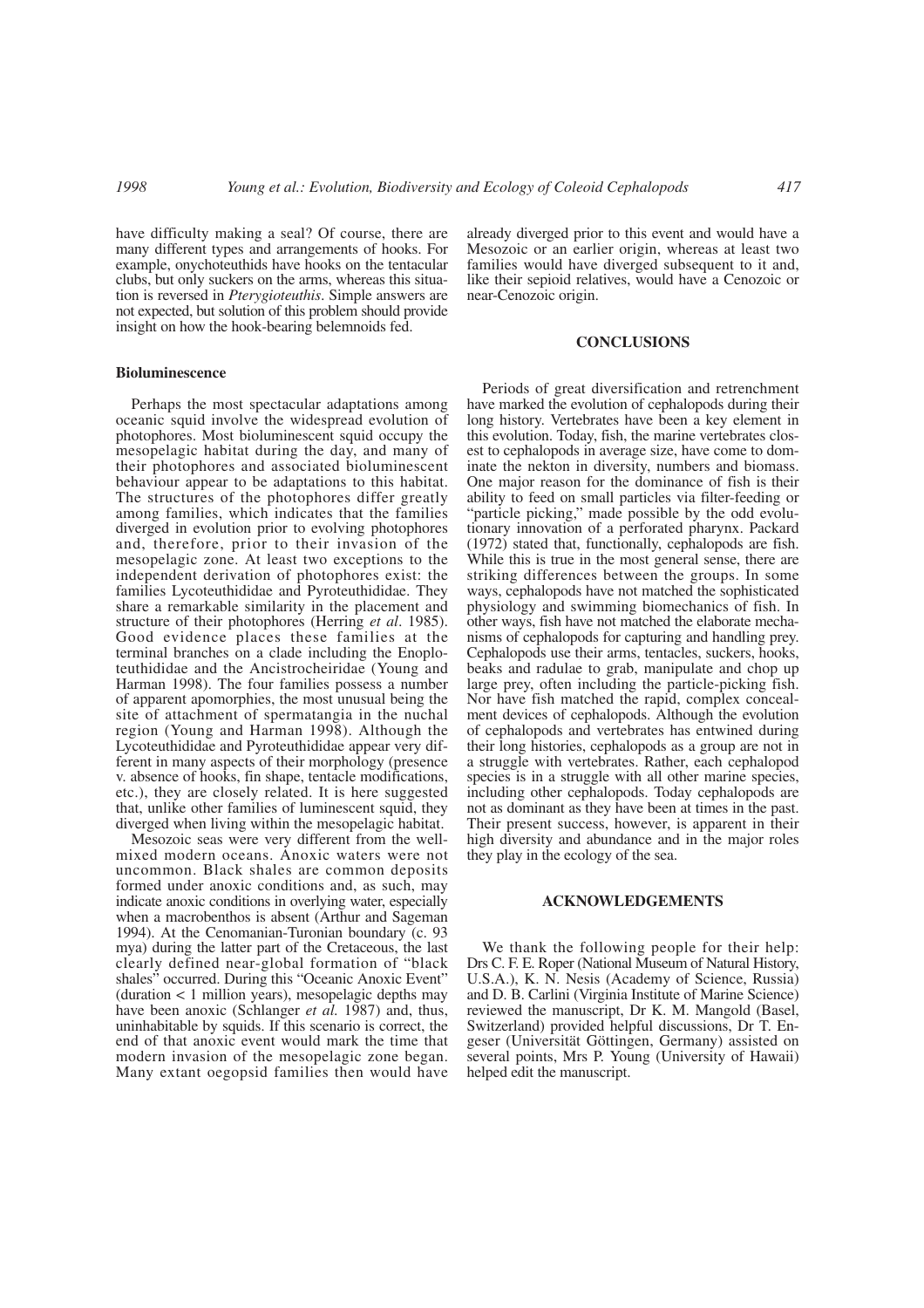## **LITERATURE CITED**

- ABEL, O. 1916 *Paläobiologie der Cephalopoden aus der Gruppe der Dibranchiaten*. Jena; G. Fischer: 281 pp.
- ALLEN, J. E. 1968 New species of Sepiida (Mollusca, Cephalopoda) from the Eocene of the Gulf Coast. *Tulane Stud. Geol.* **6**: 33–37.
- ALLISON, P. A. 1987 A new cephalopod with soft parts from the Upper Carboniferous Francis Creek Shale of Illinois, USA. *Lethaia* **20**: 117–121.
- ARTHUR, M. A. and B. B. SAGEMAN 1994 Marine black shales: depositional mechanisms and environments of ancient deposits. *A. Rev. Earth planet. Sci*. **22**: 499–551.
- AUGUSTYN, C. J., LIPINSKI, M. R. and M. A. C. ROELEVELD 1995 — Distribution and abundance of Sepioidea off South Africa. *S. Afr. J. mar. Sci.* **16**: 69–83.
- BANDEL, K., REITNER, J. and W. STÜRMER 1983 Coleoids from the Lower Devonian black slate ("Hunsrück-Schiefer") of the Hunsrück (West Germany). *Neues Jb. Geol. Paläont. Abh*. **165**(3): 397–417.
- BANDEL, K. and S. von BOLETZKY 1988 Features of development and functional morphology required in the reconstruction of early coleoid cephalopods. In *Cephalopods Present and Past*. Wiedmann, J. and J. Kullmann (Eds). Stuttgart; Schweizerbart'sche: 229–246.
- BANDEL, K. and G. D. STANLEY 1989 Reconstruction and biostratinomy of Devonian cephalopods (Lamellorthoceratidae) with unique cameral deposits. *Senckenberg. leth.* **69**(5/6): 391–437.
- BANDEL, K. and H. LEICH 1986 Jurassic Vampyromorpha (dibranchiate cephalopods). *Neues Jb. Geol. Paläont*. *Mh*. **1986**: 129–148.
- BERTHOLD, T. and T. ENGESER 1987 Phylogenetic analysis and systematization of the Cephalopoda (Mollusca). *Verh. naturw. Ver*. *Hamb.* **29**: 187–220.
- BOLETZKY, S. von 1978 Premières données sur le développement embryonnaire du Sépiolide pelagique *Heteroteuthis* (Mollusca, Cephalopoda). *Haliotis* **9**(1): 81–84.
- BOLETZKY, S. von 1992 Evolutionary aspects of development, life style, and reproductive mode in incirrate octopods (Mollusca, Cephalopoda). *Revue suisse Zool*. **99**(4): 755–770.
- BONNAUD, L., BOUCHER-RODONI, R. and M. MONNEROT 1994 — Phylogeny of decapod cephalopods based on partial 16S rDNA nucleotide sequences. *C. r. Acad. Sci. Paris*, *Life Sci.* **317**: 581–588.
- BONNAUD, L., BOUCHER-RODONI, R. and M. MONNEROT 1996 — Relationship of some coleoid cephalopods established by 3´ end of the 16S rDNA and cytochrome oxidase III gene sequence comparison. *Am. malacol*. *Bull*. **12**(1/2):  $87-90$
- BONNAUD, L., BOUCHER-RODONI, R. and M. MONNEROT 1997 — Phylogeny of cephalopods inferred from mitochondrial DNA sequences. *Mol. Phylog*. *Evol.* **7**(1): 44–54.
- BOUCHER-RODONI, R. and L. BONNAUD 1996 Biochemical and molecular approach to cephalopod phylogeny. *Am. malacol. Bull*. **12**(1/2): 79–85.
- BRAKONIECKI, T. F. 1996 A revision of the genus *Pickfordiateuthis* Voss, 1953 (Cephalopoda; Myopsida). *Bull. mar. Sci*. **58**(1): 9–28.
- BRUUN, A. 1943 The biology of *Spirula spirula* (L.). *Dana Rep.* **24**: 46 pp. + 2 Plates.
- BURGESS, L. A.  $1972 A$  report on the cephalopod collection of the Hawaii Area Fishery Research Center at Honolulu, Hawaii. Internal Report, Hawaii Fishery Research Center: 134 pp. (mimeo).
- CARLINI, D. B. and J. E. GRAVES (in press) Phylogenetic analysis of cytochrome c oxidase I sequences to determine higher-level relationships within the coleoid cephalopods. *Bull. mar. Sci.*
- CLARKE, M. R. 1969 Cephalopoda collected on the Sond cruise. *J. mar. biol. Ass. U.K*. **49**: 961–976.
- CLARKE, M. R. 1988 Evolution of Recent cephalopods a brief review. In *The Mollusca*. **12**. *Paleontology and Neontology of Cephalopods*. Clarke, M. R. and E. R. Trueman (Eds). New York; Academic Press: 331–340.
- CLARKE, M. R. and E. R. TRUEMAN 1988 Introduction. In *The Mollusca*. **12**. *Paleontology and Neontology of Cephalopods*. Clarke, M. R. and E. R. Trueman (Eds). New York; Academic Press: 1–10.
- CRICK, R. E. 1990 Cambro-Devonian biogeography of nautiloid cephalopods. In *Palaeozoic Palaeogeography and Biogeography*. McKerrow, W. S. and C. R. Scotese (Eds). *Mem. geol. Soc. Lond*. **12**: 147–161.
- DE FERUSSAC, M. and A. D'ORBIGNY 1835–1848 *Histoire Naturelle Générale et Particulière des Céphalopodes Acétabulifères Vivants et Fossiles*. Paris; Baillière: 361 pp.
- DENTON, E. J. 1974 On buoyancy and the lives of modern and fossil cephalopods. *Proc. R. Soc*. *Lond*. **185B**: 273–299.
- DENTON, E. J. and J. B. GILPIN-BROWN 1961 The buoyancy of the cuttlefish, *Sepia officinalis* (L.). *J. mar. biol. Ass. U.K.* **41**: 319–342.
- DOGUZHAEVA, L. A. 1996 Two early Cretaceous spirulid coleoids of the north-western Caucasus: their shell ultrastructure and evolutionary implications. *Palaeontology* **39**(3): 681–707.
- DOGUZHAEVA, L. A., MAPES, R. H. and H. MUTVEI 1996 Ultrastructural comparison of the shell in Carboniferous *Bactrites* sp. (Russia) and *Bactrites postremus* (USA). In *Abstracts of the Fourth International Symposium on Cephalopods – Present and Past, Granada*, *July 1966*: 51–52.
- DONOVAN, D. T. 1977 Evolution of the dibranchiate Cephalopoda. In *The Biology of Cephalopods*. Nixon, M. and J. B. Messenger (Eds). *Symp. zool. Soc. Lond*. **38**: 15–48.
- DONOVAN, D. T. 1983 *Mastigophora* Owen 1856: a littleknown genus of Jurassic coleoids. *Neues Jb. Geol. Paläont. Abh*. **165**(3): 484–495.
- DONOVAN, D. T. 1995 A specimen of *Trachyteuthis* (Coleoidea) with fins from the Upper Jurassic of Solnofen (Bavaria). *Stuttgarter Beitr. naturk. Ser. B* **235**: 1–8.
- DONOVAN, D. T. and M. D. CRANE 1992 The type material of the Jurassic cephalopod *Belemnoteuthis. Palaeontology* **35**(2): 273–296.
- DONOVAN, D. T. and R. B. TOLL 1988 The gladius in coleoid (Cephalopoda) evolution. In *The Mollusca.* **12.** *Paleontology and Neontology of Cephalopods*. Clarke, M. R. and E. R.Trueman (Eds). New York; Academic Press: 89–101.
- DOYLE, P., DONOVAN, D. T. and M. NIXON 1994 Phylogeny and systematics of the Coleoidea. *Paleont. Contr*. *Univ. Kansas* **5**: 1–15.
- ENGESER, T. S. 1988 Fossil "Octopods" a critical review. In *The Mollusca*. **12**. *Paleontology and Neontology of Cephalopods*. Clarke, M. R. and E. R. Trueman (Eds). New York; Academic Press: 81–87.
- ENGESER, T. [S.] 1990 Phylogeny of the fossil coleoid Cephalopoda (Mollusca). *Berl. geowiss*. *Abh.* **124A**: 123–191.
- ENGESER, T. [S.] 1997 The fossil Coleoidea page. http://userpage.fu-berlin.de/~palaeont/ fosscol.html
- ENGESER, T. [S.] and K. BANDEL 1988 Phylogenetic classification of coleoid cephalopods. In *Cephalopods Present*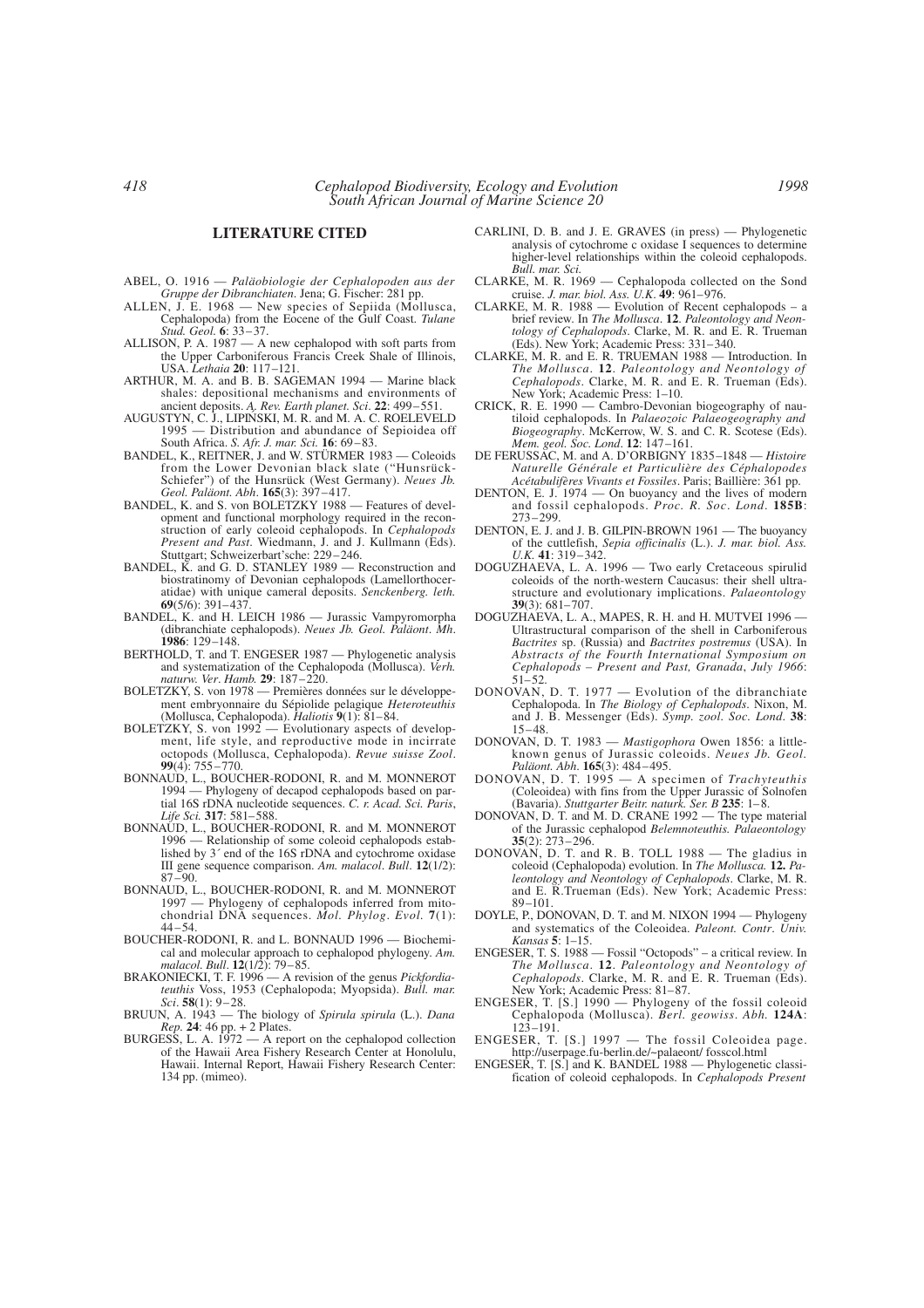*and Past*. Wiedman, J. and J. Kullmann (Eds). Stuttgart; Schweizerbart'sche: 105–115.

- ENGESER, T. S. and M. R. CLARKE 1988 Cephalopod hooks, both Recent and fossil. In *The Mollusca*. **12.** *Paleontology and Neontology of Cephalopods*. Clarke, M. R. and E. R. Trueman (Eds). New York; Academic Press: 133–151.
- FIORONI, P. 1981 Die sonderstellung der Sepioliden, ein Vergleich der Ordnungen der rezenten Cephalopoden. *Zoologische Jb. Syst.* **108**: 178–228.
- FISCHER, J-C. and B. RIOU 1982a Le plus ancien Octopode connu (Cephalopoda, Dibranchiata): *Proteroctopus ribeti* nov. gen., nov. sp., du Callovien de l'Ardèche (France). *C. r. Acad. Sci*. *Paris*, *Ser. 2* **295**: 277–280.
- FISCHER, J-C. and B. RIOU 1982b Les teuthoïdes (Cephalopoda, Dibranchiata) du callovien inférieur de la Voulte-sur-Rhône (Ardèche, France). *Annls Paléont*. **68**(4): 295–325.
- FLOWER, R. H. and M. GORDON 1959 More Mississippian belemnites. *J. Paleont*. **33**(5): 809–842.
- GORDON, M. 1966 An Upper Triassic bactritoid cephalopod from California. *J. Paleont*. **40**: 1220–1222.
- HAAS, W. 1989 Suckers and arm hooks in Coleoidea (Cephalopoda, Mollusca) and their bearing for phylogenetic systematics. *Abh. Naturw. Ver. Hamb.* **28**: 165–185.<br>HAAS, W. 1997
- Der Ablauf der Entwicklungsgeschichte der Decabrachia (Cephalopoda, Coleoidea). *Palaeontographica* **245A:** 63–81.
- HANLON, R. T. and J. B. MESSENGER 1996 *Cephalopod Behaviour*. Cambridge; University Press: 232 pp.
- HERRING, P. J., DILLY, P. N. and C. COPE 1985 The pho-tophore morphology of *Selenoteuthis scintillans* Voss and other lycoteuthids (Cephalopoda: Lycoteuthidae). *J. Zool., Lond., Ser. A* **206**: 567–589.
- HERRING, P. J., DILLY, P. N. and C. COPE 1987 The morphology of the bioluminescent tissue of the cephalopod *Japetella diaphana* (Octopoda: Bolitaenidae). *J. Zool., Lond*. **212**: 245–254.
- JELETZKY, J. A. 1966 Comparative morphology, phylogeny, and classification of fossil Coleoidea. *Paleontol. Contr. Univ. Kansas, Mollusca* **7**: 162 pp.
- JELETZKY, J. A. 1969 New or poorly understood Tertiary sepiids from southeastern United States and Mexico*. Paleont. Contr. Univ. Kansas* **41**: 1–39.
- JOHNSON, R. G., and E. S. J. RICHARDSON 1968 Tenarmed fossil cephalopod from the Pennsylvanian of Illi-nois. *Science* **159**: 526–528.
- KERR, J. G. 1931 Notes upon the Dana specimens of *Spirula* and upon certain problems of cephalopod morphology. *Dana Rep*. **8**: 1–36.
- KHROMOV,  $D^T$ . N. 1990 Cuttlefishes in the systematics and phylogeny of Cephalopoda. *Zoologicheskii Zh*. **69**(2):  $12 - 20.$
- KHROMOV, D. N. 1998 Distribution patterns of Sepiidae. In *Systematics and Biogeography of Cephalopods* **1**. Voss, N. A., Vecchione, M., Toll, R. B. and M. J. Sweeney (Eds). *Smithson. Contr. Zool.* **586**: 191–206.
- KUMMEL, B. 1964 Nautiloidea-Nautilida. In *Treatise on Invertebrate Paleontology.* **K**. *Mollusca 3*. Moore, R. C. (Ed.) New York; Geological Society of America: K383–K457.
- LAND, M. F. 1981 Optics and vision in invertebrates. In *Comparative Physiology and Evolution of Vision in Invertebrates.* **B***. Invertebrate Visual Centers and Behavior I*. Autrum, H. (Ed.). *Handb. Sens. Physiol.* **VII/6B**: 472–592.
- LEWIS, A. R. and J. H. CHOAT 1993 Spawning mode and reproductive output of the tropical cephalopod *Idiosepius*

*pygmaeus. Can. J. Fish. aquatic Sci*. **50**: 20–28.

- LU, C. C. and C. F. E. ROPER 1991 Aspects of the biology of *Sepia cultrata* from southeastern Australia. In *La Seiche, The Cuttlefish.* Boucaud-Camou, E. (Ed.). Caen, France; Centre de Publications de l'Université de Caen: 192–193.
- MANGOLD, K. [M.] 1989 *Traité de Zoologie*. *Anatomie, Systématique, Biologie.* **5***. Céphalopodes, Fasc. 4.* Paris; Masson: 804 pp.
- MANGOLD-WIRZ, K. [M.] 1963 Biologie des céphalopodes benthiques et nectoniques de la Mer Catalane. *Vie Milieu* **Suppl**. **13**:1-285 + 4 Plates + 2 Charts.
- MARSHALL, N. B. 1979 *Deep-Sea Biology*. *Developments and Perspectives*. New York; Garland STPM Press: 566
- pp. MEHL, J. 1984 Radula und Fangarme bei *Michelinoceras* sp. aus dem Silur von Bolivien. *Paläontologische Z.* **58**(3–4): 211–229.
- MEYER, J-C. 1993 Un nouveau coleoide sepioide, *Ceratisepia elongata* nov. gen., nov. sp. du Paléocène inférieur (Danien) du Vigny. Implications taxinomiques [sic.] et phylogénétiques. *Geobios* **15**: 287–304.
- NAEF, A. 1921–1923 *Cephalopoda*. *Fauna e Flora del Golfo di Napoli*, *Monograph* **35**: 917 pp. (translated from German by the Israel Program for Scientific Translations, Jerusalem 1972).
- NAEF, A. 1922 *Die Fossilen Tintenfische*. Jena; Gustav Fischer: 322 pp.
- NATSUKARI, Y. 1970 Egg-laying behavior, embryonic development and hatched larva of the pygmy cuttlefish, *Idiosepius pygmaeus paradoxus* Ortmann. *Bull. Fac. Fish. Nagasaki Univ*. **30**: 15–29.
- NATSUKARI, Y. 1984 Morphological and taxonomical studies on the family Loliginidae Steenstrup, 1861 (Cephalopoda: Mollusca). Ph.D. dissertation, University of Kyushu,
- Japan: ii + 288 pp. (in Japanese with English summary). NESIS, K. N. 1987 *Cephalopods of the World*. Neptune City, New Jersey; TFH Publications: 351 pp.
- NIXON, M. and P. N. DILLY 1977 Sucker surfaces and prey capture. In *The Biology of Cephalopods.* Nixon, M. and J. B. Messenger (Eds). *Symp. zool. Soc. Lond*. **38**: 447–511.
- NODA, H., OGASAWARA, K. and R. NOMURA 1986 Systematic and paleobiographic studies on the Japanese Miocene argonautid "*Nautilus" izumoensis. Sci. Rep. Inst. Geosci. Univ. Tsukuba*, *Sec*. *B* **7**: 15-42 + 12 Plates.
- NORMAN, M. D. 1992 *Ameloctopus litoralis* gen. et. sp. nov. (Cephalopoda: Octopodidae), a new shallow-water octopus from tropical Australian waters. *Invert*. *Taxon*. **6**: 567–582.
- OKUTANI, T., NAKAMURA, I. and K. SETI 1995 An unusual egg-brooding behavior of an oceanic squid in the Okhotsk Sea. *Venus* **54**(3): 237–239.
- PACKARD, A.  $1972 -$ Cephalopods and fish: the limits of convergence. *Biol. Rev.* **47**(2): 241–307.
- PACKARD, A. 1988 The skin of cephalopods (coleoids): general and special adaptations. In *The Mollusca.* **11**. *Form and Function.* Trueman E. R. and M. R. Clarke (Eds). New York; Academic Press: 37–67.
- PICKFORD, G. E. 1939 The Vampyromorpha. A new order of dibranchiate Cephalopoda. *Vest. ˇ csl. zool. Spol ˇ* . **6–7**: 346–358.
- PICKFORD, G. E. 1949 *Vampyroteuthis infernalis* Chun. An archaic dibranchiate cephalopod. 2. External anatomy. *Dana Rep.* **32**: 1–132.
- PORTMANN, A. 1952 Les bras dorsaux de *Tremoctopus violaceus* Delle Chiaje. *Revue suisse Zool.* **59:** 288–293.
- REID, S. B., HIROTA, J. , YOUNG, R. E. and L. E. HALLACHER 1991 — Mesopelagic-boundary community in Hawaii: micronekton at the interface between neritic and oceanic ecosystems. *Mar. Biol*. **109**(3): 427–440.